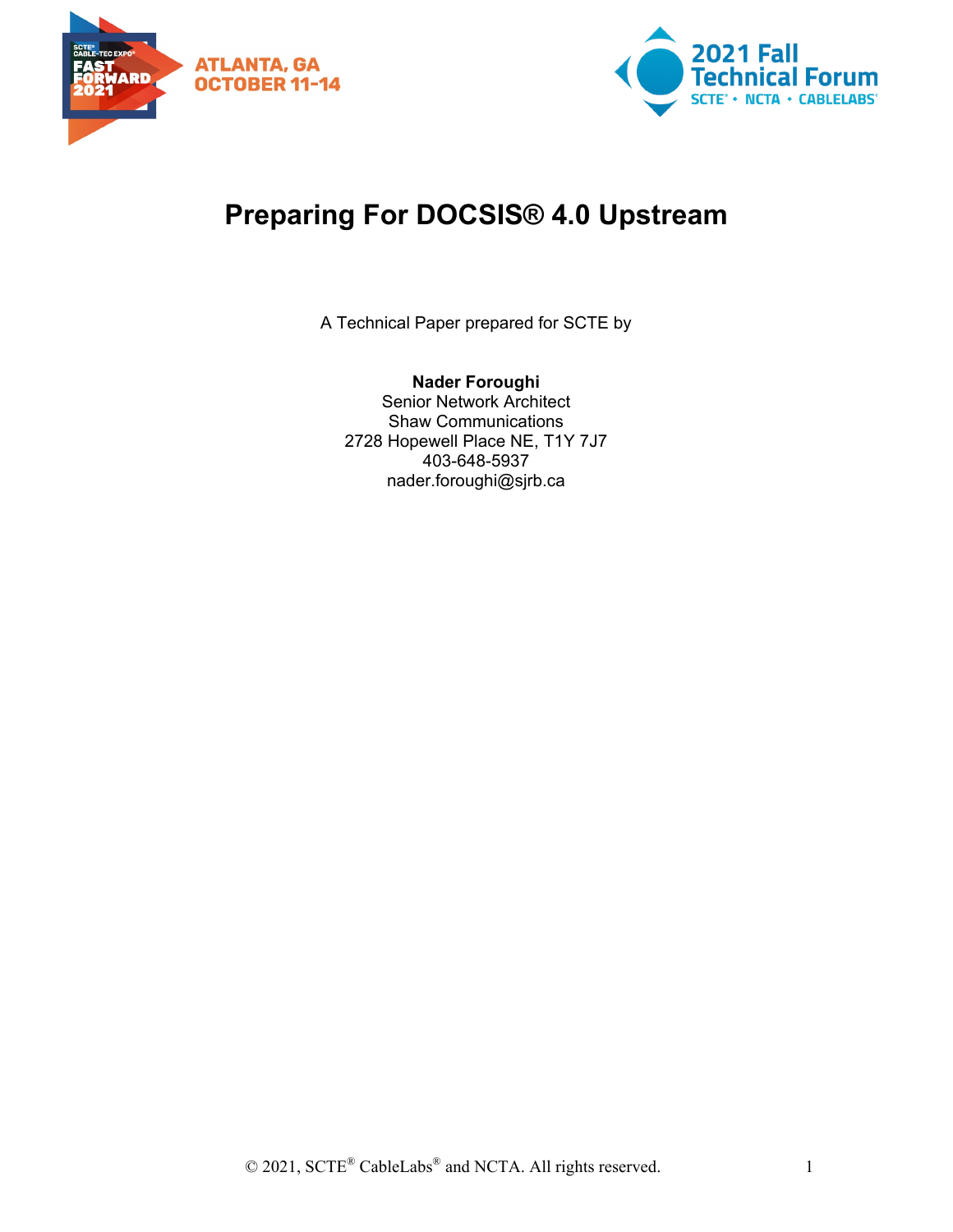

**Title** 



# **Table of Contents**

## Page Number

| 1 <sub>1</sub> |      |  |
|----------------|------|--|
| 2.             |      |  |
|                | 2.1. |  |
|                | 2.2. |  |
|                | 2.3. |  |
|                | 2.4. |  |
|                | 2.5. |  |
|                | 2.6. |  |
|                | 2.7. |  |
|                | 2.8. |  |
|                | 2.9. |  |
| 3 <sub>1</sub> |      |  |
| 4.             |      |  |
|                | 4.1  |  |
|                | 4.2. |  |
|                | 4.3. |  |
|                | 4.4. |  |
|                | 4.5. |  |
|                |      |  |
|                |      |  |
| 5.             |      |  |
| 6              |      |  |
|                |      |  |
|                |      |  |

# **List of Figures**

| <b>Title</b> | <b>Page Number</b> |
|--------------|--------------------|
|              |                    |
|              |                    |
|              |                    |
|              |                    |
|              |                    |
|              |                    |
|              |                    |
|              |                    |
|              |                    |
|              |                    |
|              |                    |
|              |                    |
|              |                    |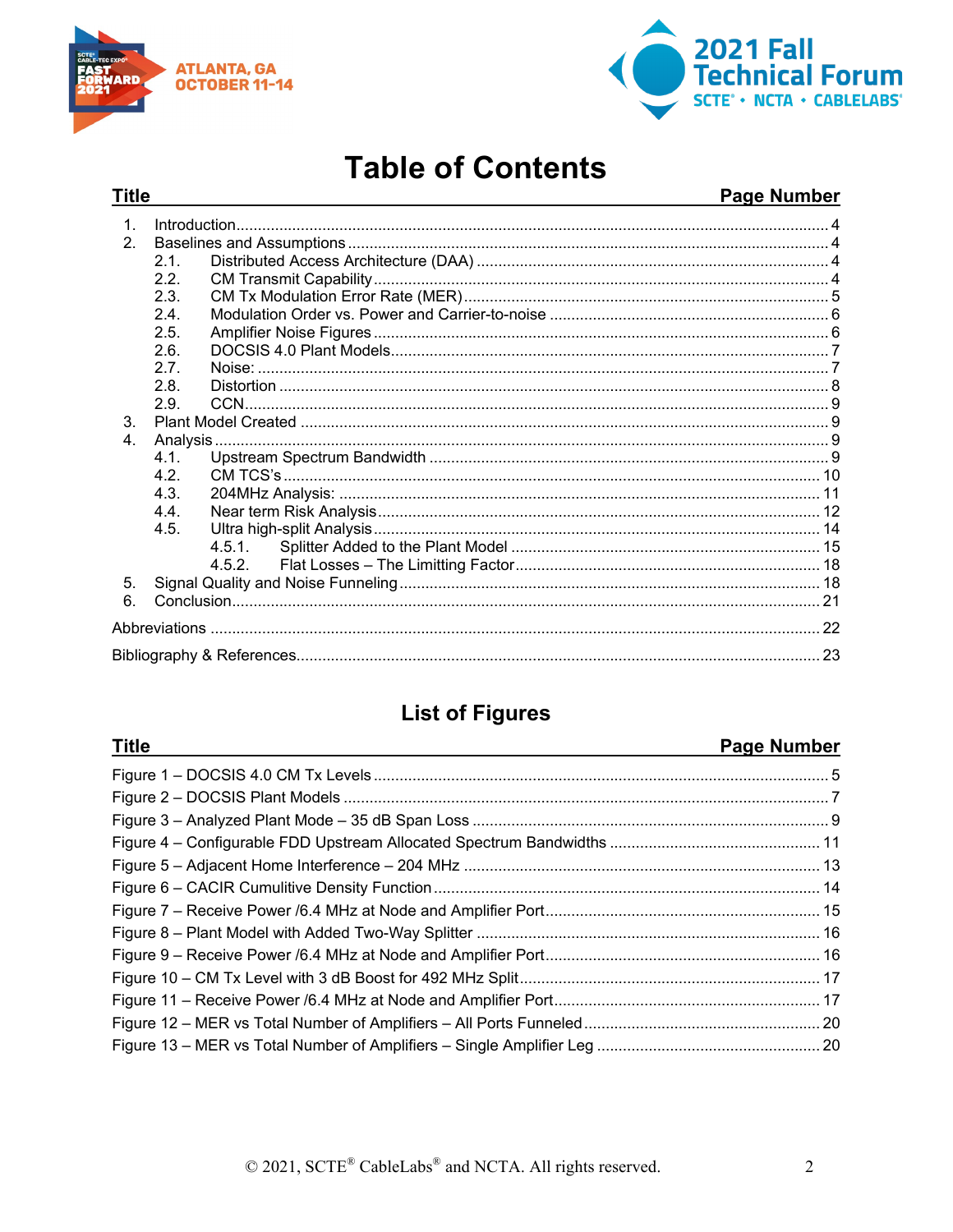

**Title** 



# **List of Tables**

# Page Number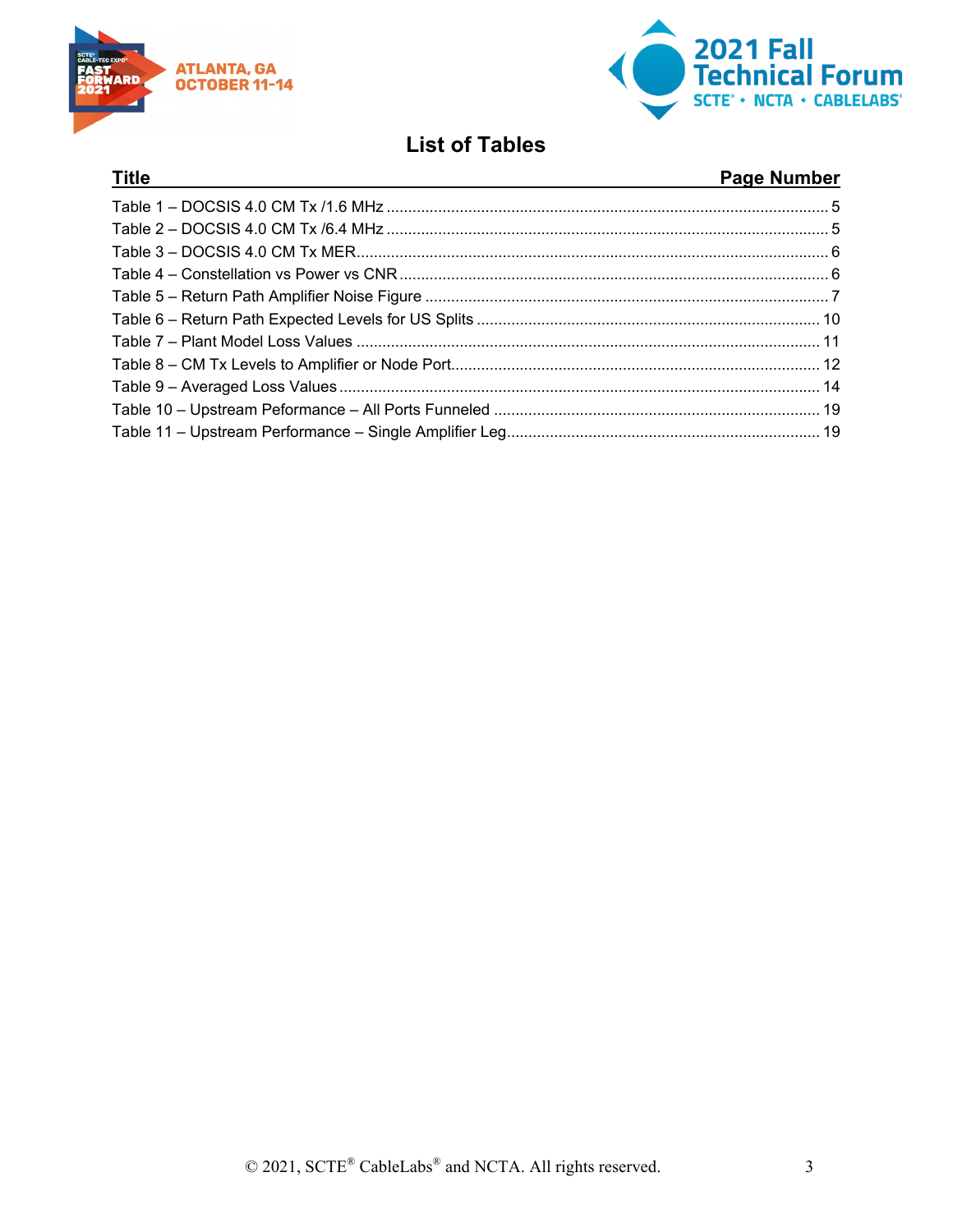



# <span id="page-3-0"></span>**1. Introduction**

DOCSIS® 4.0 technology was created as a part of the 10G roadmap to increase capacity in both upstream (US) and downstream (DS). As we prepare to deploy this technology, the attention is rapidly shifting towards upstream, which was accelerated due to COVID-19. Last year, a noticeable jump in upstream utilization was realized by almost all multiple service operators (MSOs) worldwide, emphasizing the need for higher throughputs in the upstream. The shift to working remotely, learning from home, video conferencing and increased gaming activity demonstrated the need to increase bandwidth in the upstream to meet evolving consumer appetites.

Currently, many multiple system operators (MSOs) operate in 42, 65 or 85 MHz plant. The smaller bandwidth benefits the modems and amplifiers operating in the return spectrum. The same operators are planning on expanding the upstream spectrum bandwidth to 396 or 492 MHz in the near future, with 204 MHz as an intermediate step. Many operators are also planning on deploying DOCSIS 4.0 capable equipment in existing plant without re-spacing, which means there are a few key challenges to be considered.

In this paper, we will evaluate the DOCSIS 4.0 plant models by addressing these key challenges, including modem transmit capabilities, upstream amplifier performances and potential upstream performance expectations for various node and serving group architectures. The goal is to highlight the main areas that should be prioritized to ensure optimal DOCSIS 4.0 upstream performance in the access network.

Furthermore, this paper primarily aims to shed light on areas of the US that we need to focus on, along with providing new insights into performance of nodes and serving groups based on their characteristics and properties. The DOCSIS specifications define what can be expected from the cable modem (CM) and the cable modem termination system (CMTS). However, it does not specify what performance MSOs can expect in various plant architectures. This paper outlines the most important areas of focus for the optimal approach to deploying DOCSIS 4.0 technology in the US and sets expectations for performance in the access network.

# <span id="page-3-2"></span><span id="page-3-1"></span>**2. Baselines and Assumptions**

## **2.1. Distributed Access Architecture (DAA)**

One of the main assumptions made in this paper is that DOCSIS 4.0 technology will be deployed in a DAA environment. There are many benefits to upgrading nodes to DAA that will not be discussed here, such as power savings in head-ends and hub-sites. In this paper the baseline assumption for required power levels and signal quality relies on DAA nodes being deployed as a part of DOCSIS 4.0 upgrades.

## <span id="page-3-3"></span>**2.2. CM Transmit Capability**

In order to find any potential shortfalls for the access network from the CM transmit channel set (TCS) back to the amplifier and DAA node port(s), the following table has been considered. In the DOCSIS 4.0 specification for modem transmit (Tx) power there are three different tilt options provided (8 dB, 10 dB) and 12 dB). For the purpose of this paper only the 10 dB tilt option will be addressed.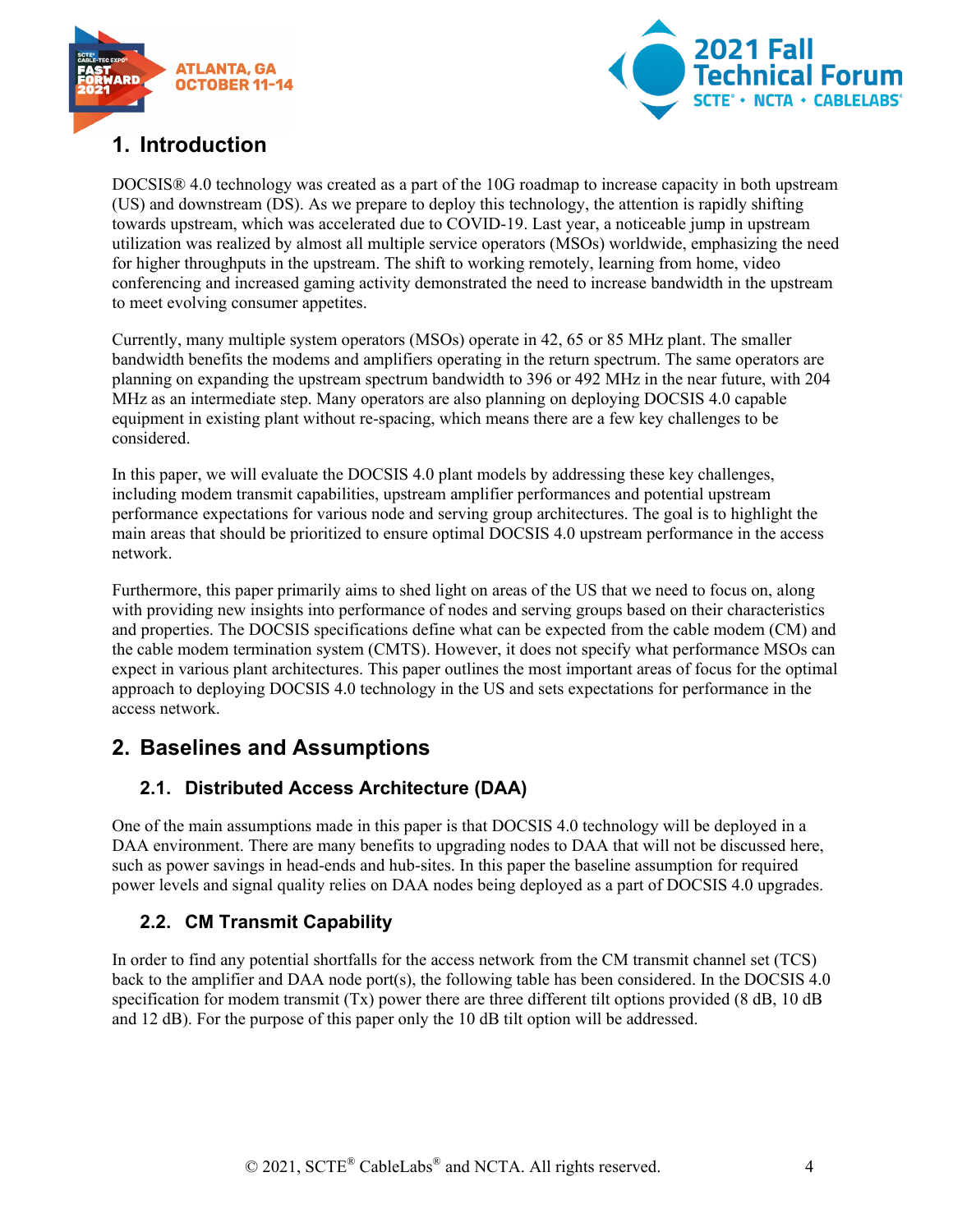



#### **Table 1 – DOCSIS 4.0 CM Tx /1.6 MHz**

<span id="page-4-2"></span>

| <b>Upstream Centre</b><br><b>Frequency</b>                                          | <b>108 MHz</b> | <b>684 MHz</b> | Spectral tilt (dB) |
|-------------------------------------------------------------------------------------|----------------|----------------|--------------------|
| <b>Upstream Reference</b><br><b>Power Spectral Density</b><br>$(PSD)$ (dBmV/1.6MHz) |                | 43             | ۱0                 |

<span id="page-4-3"></span>Converting the power levels above from 1.6 MHz reference power spectral density (PSD) to 6.4 MHz equivalent levels, the modem Tx power is shown below.

**Table 2 – DOCSIS 4.0 CM Tx /6.4 MHz**

| <b>108 MHz</b><br><b>Upstream Centre</b><br>Frequency |    | <b>684 MHz</b> | Spectral tilt (dB) |
|-------------------------------------------------------|----|----------------|--------------------|
| <b>Upstream Reference</b><br>$PSD$ (dBmV/6.4MHz)      | 39 | 49             |                    |

Table 2 has been illustrated in the graph below:



## **Figure 1 – DOCSIS 4.0 CM Tx Levels**

## <span id="page-4-1"></span><span id="page-4-0"></span>**2.3. CM Tx Modulation Error Rate (MER)**

According to DOCSIS 4.0 CM PHY specifications, the following CM MER can be assumed: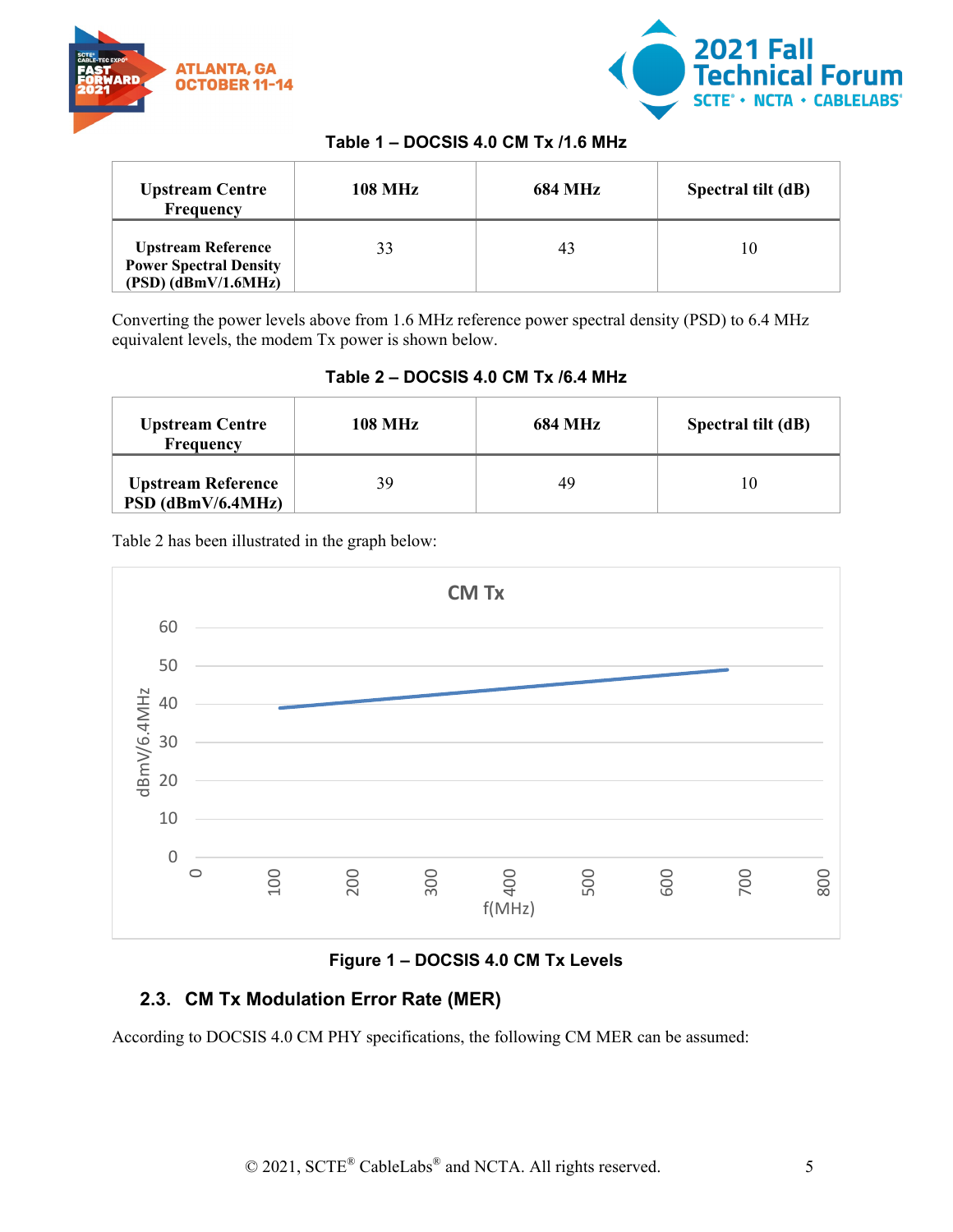



#### **Table 3 – DOCSIS 4.0 CM Tx MER**

<span id="page-5-2"></span>

| Grant                                  | <b>Tx MER</b>                   |
|----------------------------------------|---------------------------------|
| 100% Grant (all OFDMA Mini Slots Used) | Each mini-slot MER $\geq$ 42 dB |
| <b>Under-Grant Hold</b>                | Each mini-slot MER $\geq$ 47 dB |
| <b>Bandwidth (UGHB)</b>                |                                 |

## <span id="page-5-0"></span>**2.4. Modulation Order vs. Power and Carrier to noise**

In order to have a baseline for achievable modulation orders throughout the plant in the US, Table 39 from the DOCSIS 4.0 PHY specification has been utilized. DOCSIS 4.0 PHY Table 39 outlines the performance that can be expected based on carrier to noise ratio (CNR) and power level received at the DAA node. Throughout this paper, power levels and CNR have been addressed to determine if one (or both) are limiting factors in performance.

<span id="page-5-3"></span>The DOCSIS 4.0 PHY Table 39 does not account for the internal loss of the DAA node. For this reason, the required power levels for each modulation order have been increased by 3 dB to account for the additional insertion loss from the port of the amplifier to the remote-PHY-device (RPD) and/or remote-MAC/PHY-device (RMD) module, demonstrated in Table 4.

| Constellation | CNR (dB) | <b>Set Point</b><br>(dBmV/6.4 MHz) |
|---------------|----------|------------------------------------|
| QPSK          | 11.0     | -1                                 |
| 8-QAM         | 14.0     | $-1$                               |
| 16-QAM        | 17.0     | $-1$                               |
| 32-QAM        | 20.0     | $-1$                               |
| 64-QAM        | 23.0     | $-1$                               |
| 128-QAM       | 26.0     | 3                                  |
| 256-QAM       | 29.0     | 3                                  |
| 512-QAM       | 32.5     | 3                                  |
| 1024-QAM      | 35.5     | 3                                  |
| 2048-QAM      | 39.0     | 10                                 |
| 4096-QAM      | 43.0     | 13                                 |

**Table 4 – Constellation vs. Power vs. CNR**

CNR in the table above is otherwise referred to as signal to noise ratio (SNR) or MER.

SNR and MER have been used interchangeably throughout this paper. In Section 2.10 carrier to composite noise (CCN) has also been used as a method to estimate SNR/MER.

<span id="page-5-1"></span>Section 5 explores expected performance in various plant architectures.

## **2.5. Amplifier Noise Figures**

In order to determine the capability and performance in a cascade line, the noise figure of the return path amplifiers should be specified. The table below demonstrates this.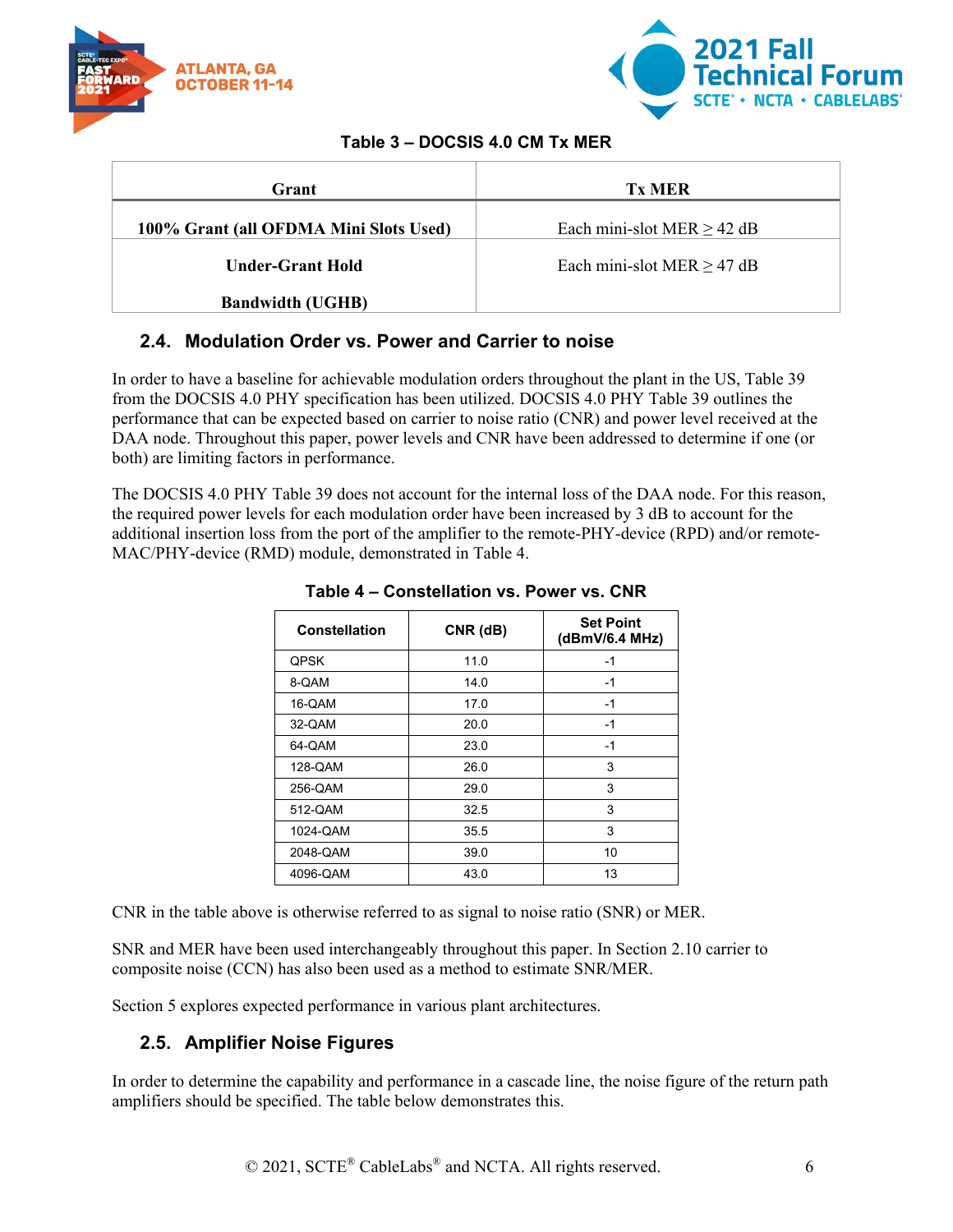



## **Table 5 – Return Path Amplifier Noise Figure**

<span id="page-6-3"></span>

| <b>Return Path (US) Amplifier NF</b> | αE |
|--------------------------------------|----|

## <span id="page-6-0"></span>**2.6. DOCSIS 4.0 Plant Models**

The following plant models were created as a part of the DOCSIS 4.0 project:



**Figure 2 – DOCSIS Plant Models**

<span id="page-6-2"></span>In order to create a 'reasonable worst-case scenario' plant to analyze which essentially covers a higher percentile of the architectures MSOs might encounter in the outside plant (OSP), a distribution plant with 35 dB of span loss at 1 GHz has been considered. Refer to Section 3 for further details.

## <span id="page-6-1"></span>**2.7. Noise**

Designing a cascaded system for optimal CNR is always a top priority for an operator. One of the biggest contributors in network design is the receive (Rx) power at the amplifier, given that it is one of the primary drivers for achieving higher CNR throughout the distribution plant.

The minimum thermal noise power can be calculated using the following formula:

$$
n_p = kTB
$$

Where:

- $n_p$  = noise power in watts
- $k =$  Boltzmann's constant (1.34 × 10<sup>-23</sup> joules/K)
- $T =$  absolute temperature in K
- $B =$  bandwidth of the measurement in Hz

The thermal noise in  $\sim$ 16.7 °c expressed in dBmV/6.4MHz is: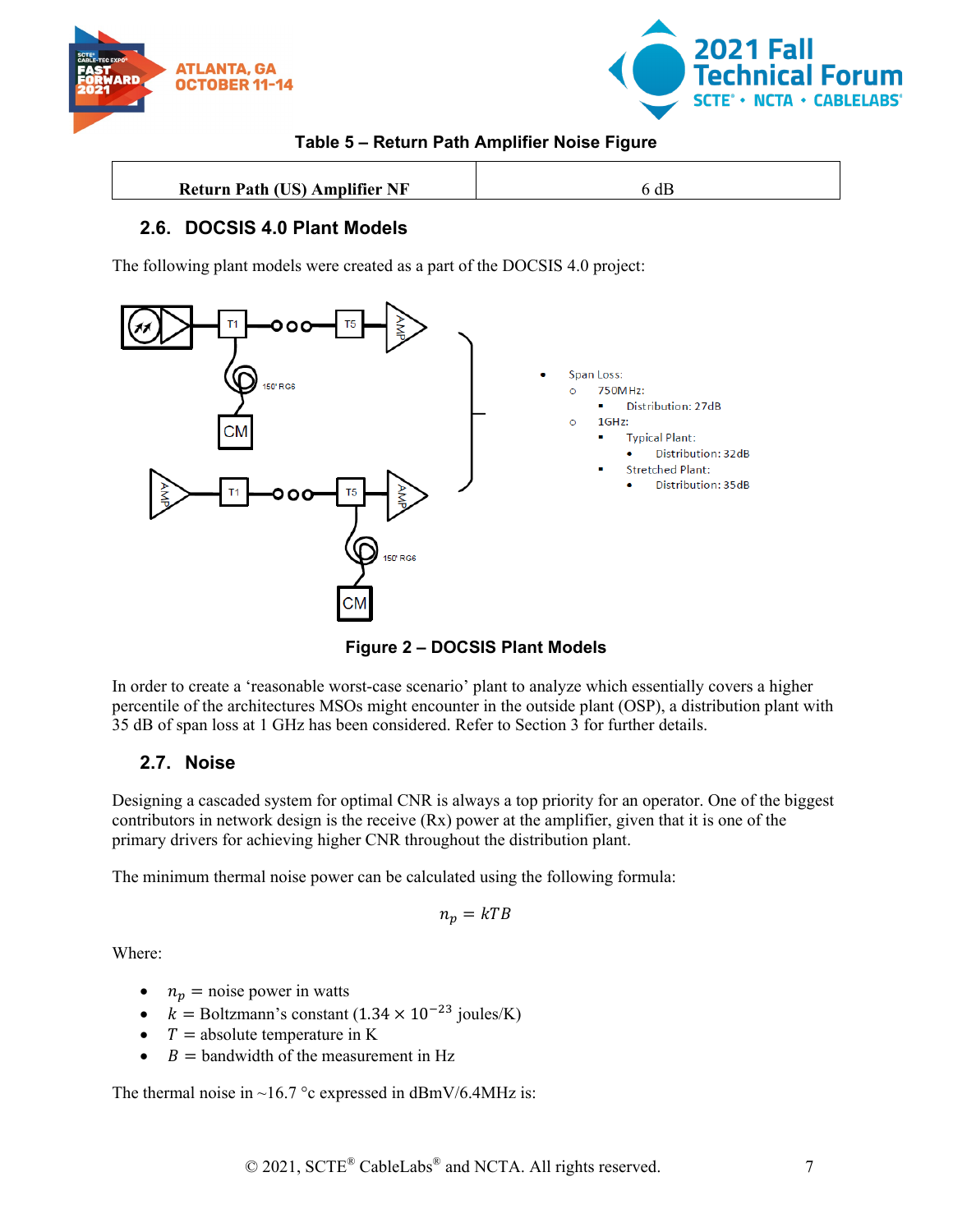



#### $N_n = 57.1$  dBmV

The conversion of bandwidth from 6 MHz to 6.4 MHz has been rounded up from 0.28 dB to 0.3 dB.

From the equations above, carrier to noise can be calculated using the following formula:

$$
C_{N}(dB) = C_{i}(dBmV) + 57.1 - NF(dB)
$$

Where:

- $C_i$  = input signal
- $NF$  = noise figure of the amplifier

The equation above shows the significance of the Rx power versus noise figure of the amplifier, in network design.

The overall cascade C/N for amplifiers operating at different output levels can be derived from the following equation:

$$
C_{N_{total}}(dB) = -10log \left\{ 10^{-C/N_1 \over 10} + 10^{-C/N_2 \over 10} + \dots + 10^{-C/N_n \over 10} \right\}
$$

Where,  $C_{/N_x}$  is the carrier to noise of each amplifier calculated independently.

When cascading identical amplifiers operating at the same output level, the following approximation is typically used:

$$
C_{\textstyle /N_{total}}(dB) = \textstyle{C_{\textstyle /N_x}} - 10 log_n
$$

Where:

- $\binom{C}{N_x}$  = the carrier to noise of a single amplifier
- $n =$  the number of identical amplifiers in cascade

#### <span id="page-7-0"></span>**2.8. Distortion**

Distortion products from an amplifier or cascade of amplifiers have historically been characterized by measuring second order (CSO) and composite triple beat (CTB) on analog carriers. These distortion products are harmonics of the primary signal. Today, however, MSOs primarily use digital carriers. Digital carriers' distortion products do not appear similar to those of analog carriers. Instead, they appear very similar to a raised noise floor. For this reason, composite intermodulation noise (CIN) is the best way to characterize the distortion performance of amplifiers today.

The rate of accumulation of CIN products is dependent on many factors but two primary factors in how fast CIN accumulates are the amount of total composite power (TCP) utilized in the gain chip and the output level. In this paper, it is assumed that CIN products will accumulate at a 10\*log rate.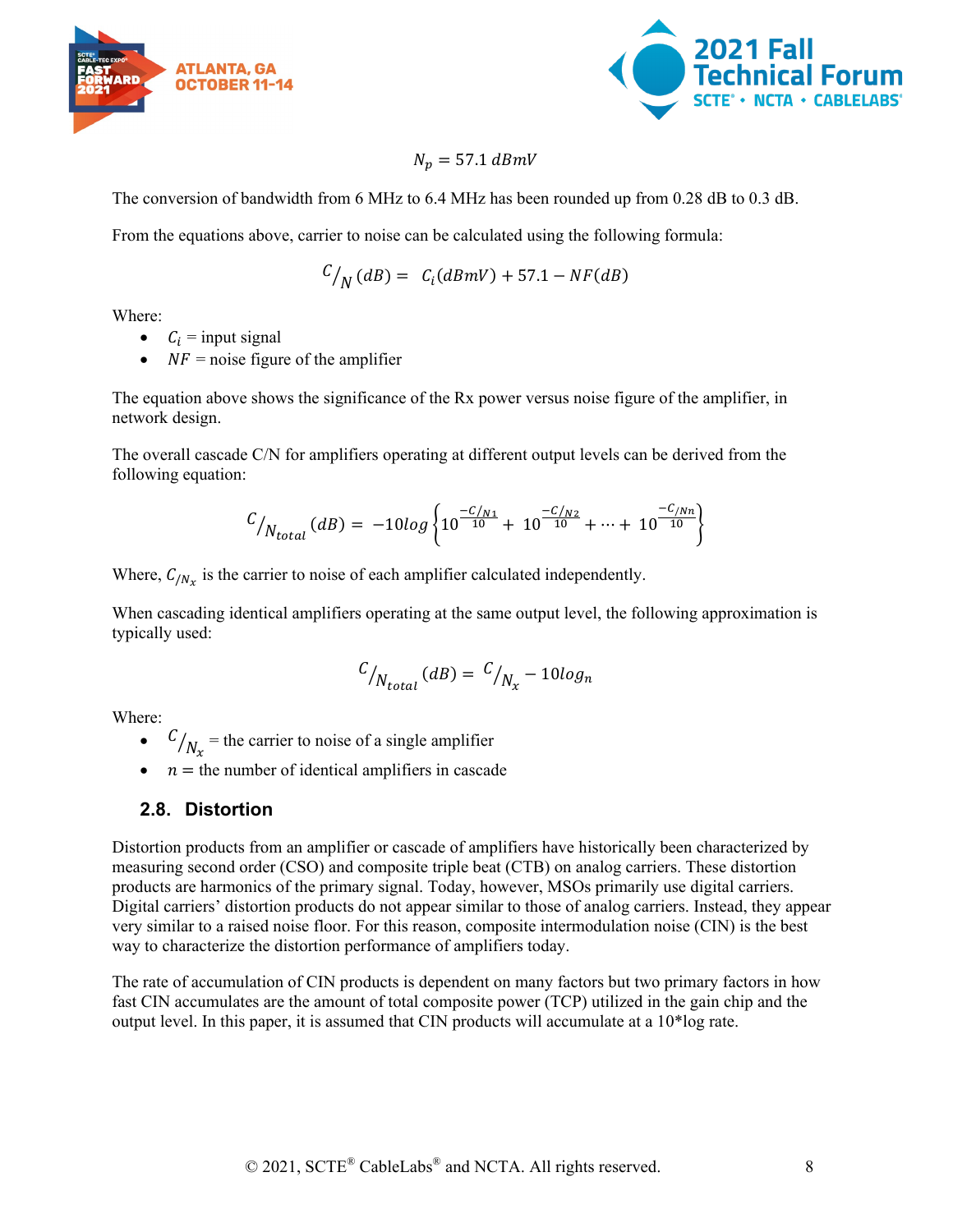



## <span id="page-8-0"></span>**2.9. Carrier to Composite Noise (CCN)**

In this paper, CCN has been used as the primary method of determining signal quality. Although SNR and MER can be measured using meters and measurement equipment, there are inconsistencies in these types of measurements, especially when using different measuring equipment [4]. Some of these are:

- Equalized vs. unequalized MER measurements
- Measuring device noise floor (NF)
- Input level to the measuring equipment
- Temperature

In order to remove these inconsistencies, this paper aims to calculate CCN as a more consistent representation of signal quality based on input power levels, carrier to thermal noise (CTN), and CIN from each equipment. The formula used for calculating CCN is outlined below:

$$
CCN(dB) = -10log \left\{ 10^{\frac{-Starting\ CCN/SNR/MER}{10}} + 10^{\frac{-CTN_{Total}}{10}} + 10^{\frac{-CIN_{Total}}{10}} \right\}
$$

# <span id="page-8-1"></span>**3. Plant Model Created**

Based on the assumptions made for DOCSIS 4.0 plant models in Section 2.7, the plant model below has been created as a 'reasonable worst-case scenario' for analysis. This plant model results in roughly 35 dB of span loss at 1 GHz, which can be considered 'stretched' for today's standards of deployment, as per Section 2.6. Consideration that the following plant model encompasses a higher percentage of the scenarios that one might encounter in the outside plant has been covered.



**Figure 3 – Analyzed Plant Mode – 35 dB Span Loss**

<span id="page-8-4"></span>As demonstrated above, a 26 dB tap value has been considered for an ultra-high-split (396 and 492 MHz) scenario and a 23 dB tap has been considered for a high-split scenario, both of which are analyzed further in this paper.

## <span id="page-8-2"></span>**4. Analysis**

## <span id="page-8-3"></span>**4.1. Upstream Spectrum Bandwidth**

Further to Section 2.11, in order to accurately set a baseline for the input power to the return path amplifier, the noise-power ratio (NPR) of the amplifiers must be studied. Due to lack of availability of NPR data at the time of writing, the following assumption has been made:

$$
P_i(new) = P_i(legacy) - 10 * \log(^{new\ BW}/_{legacy\ BW})
$$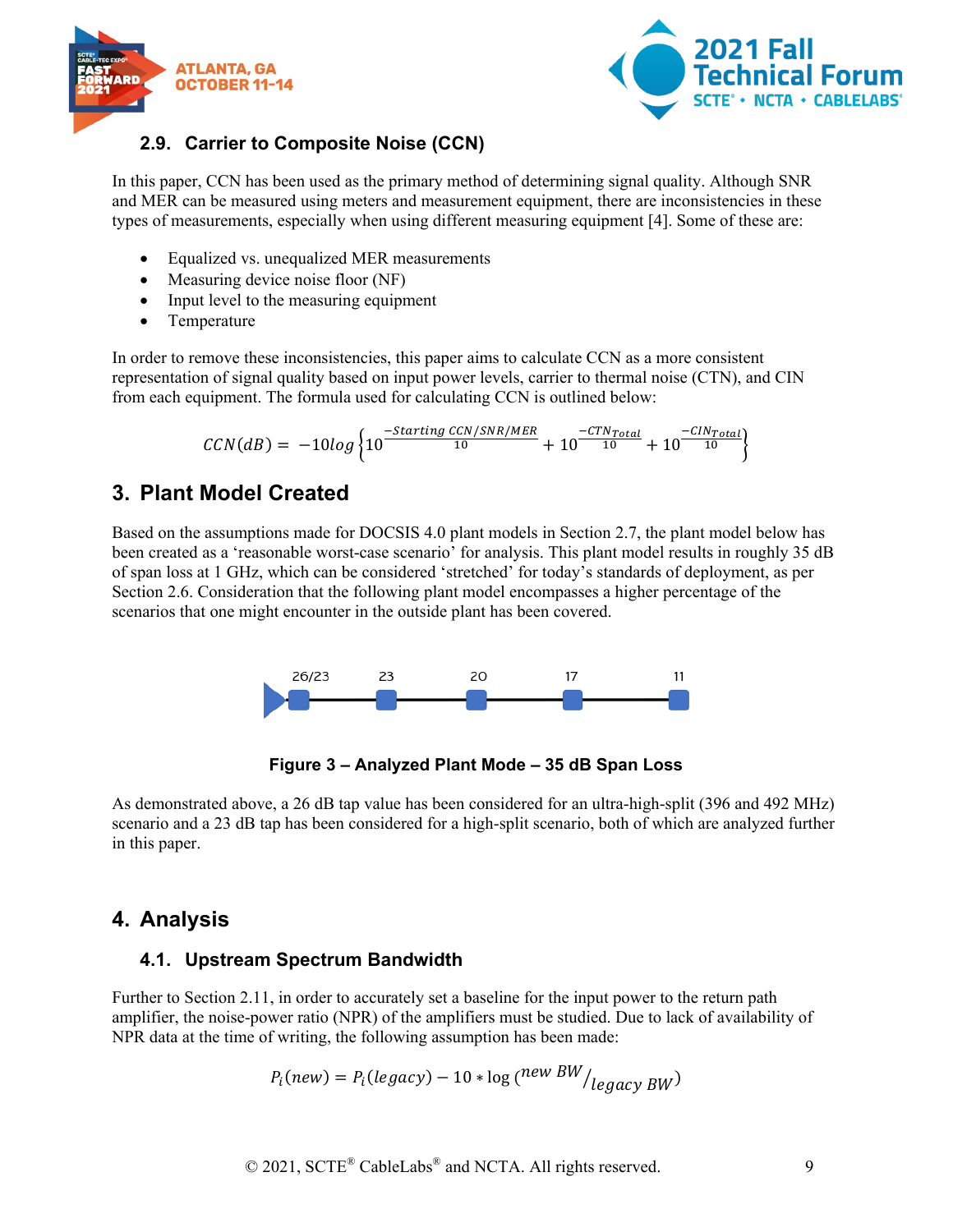



- $P_i(new)$  = the new input power /6.4 MHz into the return path amplifier<br>•  $P_i(leq acv)$  = the current input power /6.4 MHz into the return path amp
- $P_i (legacy)$  = the current input power /6.4 MHz into the return path amplifier

<span id="page-9-1"></span>An assumption has been made that the current input level to the return path amplifiers in an 85 MHz plant is 16 dBmV/6.4MHz. In this case the following table can be calculated using the formula above.

| <b>Return Path BW</b> | <b>Input Power to Return Path</b><br>Amp. (dBmV/6.4MHz) |
|-----------------------|---------------------------------------------------------|
|                       |                                                         |
| 85 MHz                | 16                                                      |
|                       |                                                         |
| $204 \text{ MHz}$     | 12                                                      |
|                       |                                                         |
| 396 MHz               | 9                                                       |
|                       |                                                         |
| 492 MHz               |                                                         |
|                       |                                                         |

#### **Table 6 – Return Path Expected Levels for US Splits**

Historically MSOs have tried keep CM Tx levels as high as possible to keep carrier-to-ingress-noise as high as possible, but at the same time may have exhausted the transmit capability of the CM TCS. With that said, reducing Rx power levels into the return path amplifiers should not be a significant concern, assuming that regular plant maintenance and plant hardening practices are carried out.

Moreover, high transmit levels out of the modem can potentially increase the risk for interference between adjacent homes, as demonstrated in Section 4.3.

## <span id="page-9-0"></span>**4.2. CM TCS's**

DOCSIS 4.0 CMs will have two TCS's, one of which is capable of transmitting up to 204 MHz and the other from 108 MHz up to 684 MHz. It should be noted that there is an overlap region between the two TCS frequency bands.

The overlap region between the two TCS's can be used to the operator's advantage for near-term highsplit deployment and long-term ultra-high-split deployment. MSOs have always tried to keep CM Tx levels as high as possible, both for achieving high SNRs and high carrier-to-ingress-noise. As discussed in the previous section, although the input to the return path amplifier has to be reduced by roughly 4 dB when expanding the return spectrum from 85 MHz to 204 MHz, that does not necessarily mean that modem transmit levels have to be reduced.

Amplifiers have the ability to pad the signal prior to the return (and forward) path amplifiers. Additionally, many MSOs condition their taps in the distribution line to 'force' CMs to transmit with high levels, increasing their source SNR/MER. In other words, CM transmit power, source (CM) MER and input to the return path amplifier chips have to be balanced by the MSO. Therefore, MSOs should try to optimize the amount of TCP available in the CM TCS without leaving 'unused power', which can help increase the CM Tx MER.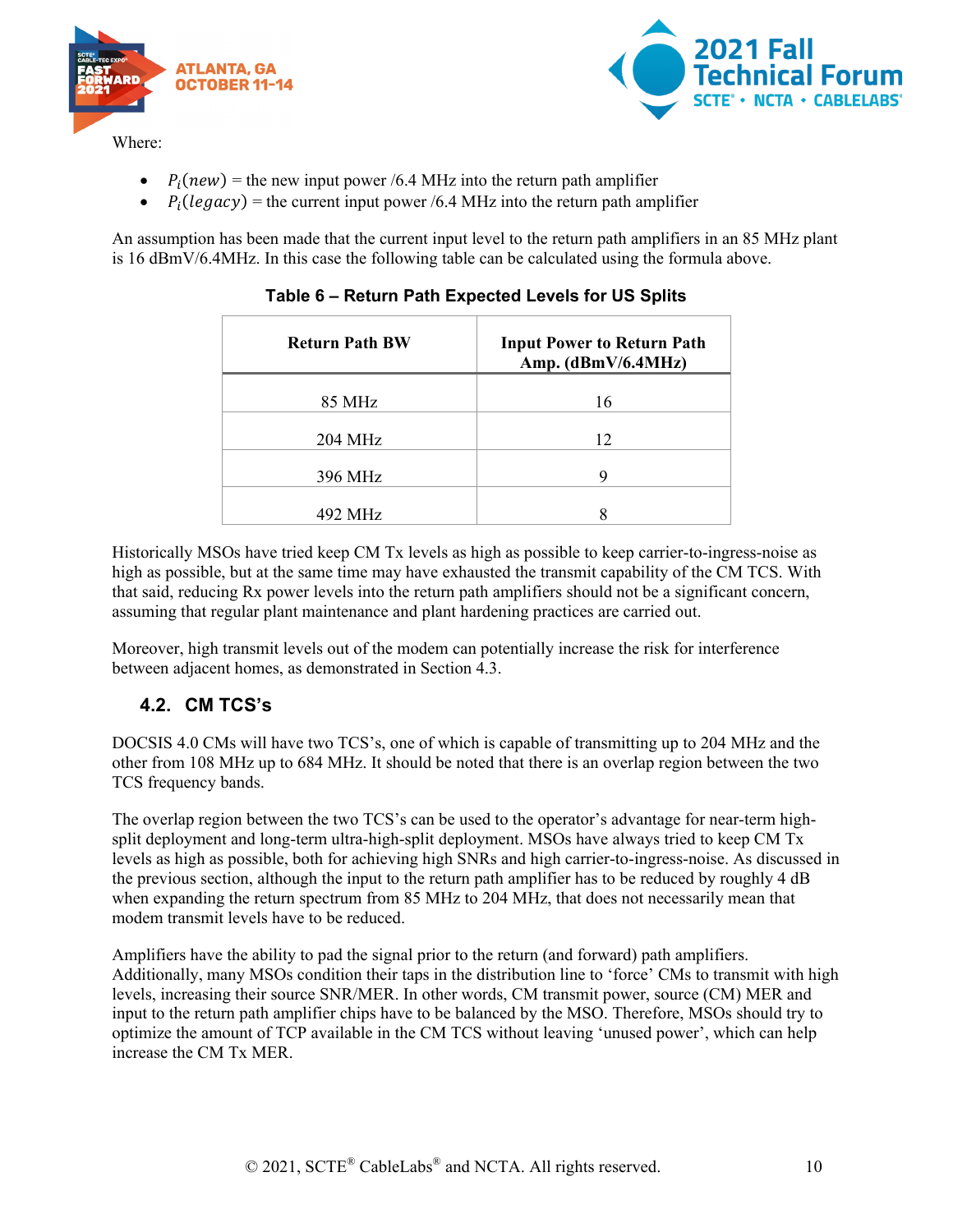



| <b>US Spectrum</b>          |                                           |                            | Transition Band<br>204 MHz to 258 MHz                   |                            |                                                  |                                                  |           |                                                  |                                                   |                        |
|-----------------------------|-------------------------------------------|----------------------------|---------------------------------------------------------|----------------------------|--------------------------------------------------|--------------------------------------------------|-----------|--------------------------------------------------|---------------------------------------------------|------------------------|
| 199 MHz TCS1<br>(Legacy HS) |                                           | Legacy US (Single TCS)     |                                                         |                            |                                                  | DS SC-QAM or OFDM (AIICMs)                       |           |                                                  |                                                   | OFDM only<br>(All CMs) |
|                             |                                           |                            |                                                         | <b>UHS Transition Band</b> |                                                  |                                                  |           |                                                  |                                                   |                        |
| 80 MHz TCS1<br>192 MHz TCS2 | Legacy<br><b>US</b>                       | <b>US</b>                  | <b>US</b>                                               | 300 MHz to 372 MHz         | DS SC-QAM or OFDM (AII CMs)                      |                                                  |           | OFDM only<br>(All CMs)                           |                                                   |                        |
|                             |                                           |                            |                                                         |                            | <b>UHS Transition Band</b><br>396 MHz to 492 MHz |                                                  |           |                                                  |                                                   |                        |
| 80 MHz TCS1<br>288 MHz TCS2 | Legacy<br><b>US</b>                       | <b>US</b>                  | <b>US</b>                                               | US.                        |                                                  |                                                  |           | DS SC-QAM or OFDM (AIICMs)                       |                                                   | OFDM only<br>(All CMs) |
|                             |                                           |                            |                                                         |                            |                                                  | <b>UHS Transition Band</b><br>492 MHz to 588 MHz |           |                                                  |                                                   |                        |
| 80 MHz TCS1<br>384 MHz TCS2 | Legacy<br><b>US</b>                       | <b>US</b>                  | <b>US</b>                                               | US.                        | <b>US</b>                                        |                                                  |           | DS SC-QAM or OFDM (AIICMs)                       |                                                   | OFDM only<br>(All CMs) |
|                             |                                           |                            |                                                         |                            |                                                  |                                                  |           | <b>UHS Transition Band</b><br>684 MHz to 834 MHz |                                                   |                        |
| 80 MHz TCS1<br>576 MHz TCS2 | Legacy<br><b>US</b>                       | <b>US</b>                  | <b>US</b>                                               | US.                        | <b>US</b>                                        | <b>US</b>                                        | <b>US</b> |                                                  | <b>DS SC-QAM or OFDM</b><br>(All CMs)             | OFDM only<br>(All CMs) |
| <b>TCS</b>                  | <b>Legacy Transition</b><br>Band (85-108) | 108                        | 204<br><b>FDD Upstream</b><br><b>Allocated Spectrum</b> | 300<br><b>TCS_FDD</b>      | 396<br>492                                       | 588<br>Frequency [MHz]<br>(not to scale)         | 684       |                                                  | <b>FDD Transition</b><br>1002 MHz<br><b>Bands</b> | 1794<br>MHz            |
|                             |                                           | DOCSIS 3.1 High-Split Mode |                                                         |                            |                                                  |                                                  |           | DOCSIS 4.0 Mode                                  |                                                   |                        |

**Figure 4 – Configurable FDD Upstream Allocated Spectrum Bandwidths**

## <span id="page-10-1"></span><span id="page-10-0"></span>**4.3. 204MHz Analysis**

<span id="page-10-2"></span>Based on the plant model discussed in Section 3, the following loss values can be calculated from the CM at the end of a 150' RG6 drop, installed as a point of entry device (PoE) to the amplifier or node port:

| Loss from each CM to Amp Port: |            |             |            |             |             |  |  |  |
|--------------------------------|------------|-------------|------------|-------------|-------------|--|--|--|
| Freq.<br>(MHz)                 | Tap 1 (23) | Tap $2(23)$ | Tap 3 (17) | Tap $4(14)$ | Tap $5(11)$ |  |  |  |
| 5                              | 23.87      | 22.39       | 20.91      | 19.83       | 19.55       |  |  |  |
| 30                             | 24.77      | 23.78       | 22.79      | 22.20       | 22.40       |  |  |  |
| 50                             | 25.29      | 24.54       | 23.80      | 23.45       | 23.90       |  |  |  |
| 83                             | 25.93      | 25.48       | 25.03      | 24.98       | 25.71       |  |  |  |
| 108                            | 26.34      | 26.07       | 25.82      | 25.95       | 26.87       |  |  |  |
| 150                            | 26.91      | 26.96       | 27.03      | 27.47       | 28.70       |  |  |  |
| 204                            | 27.54      | 27.96       | 28.38      | 29.19       | 30.76       |  |  |  |

**Table 7 – Plant Model Loss Values** 

Referring to Table 6, although the input to the 204 MHz return path amplifier needs to be reduced by 4 dB, the receive levels at the port of the amplifier is kept at 16 dBmV/6.4 MHz to determine if the CM has enough power to transmit to the amplifier port in this plant model. This is shown in Table 8.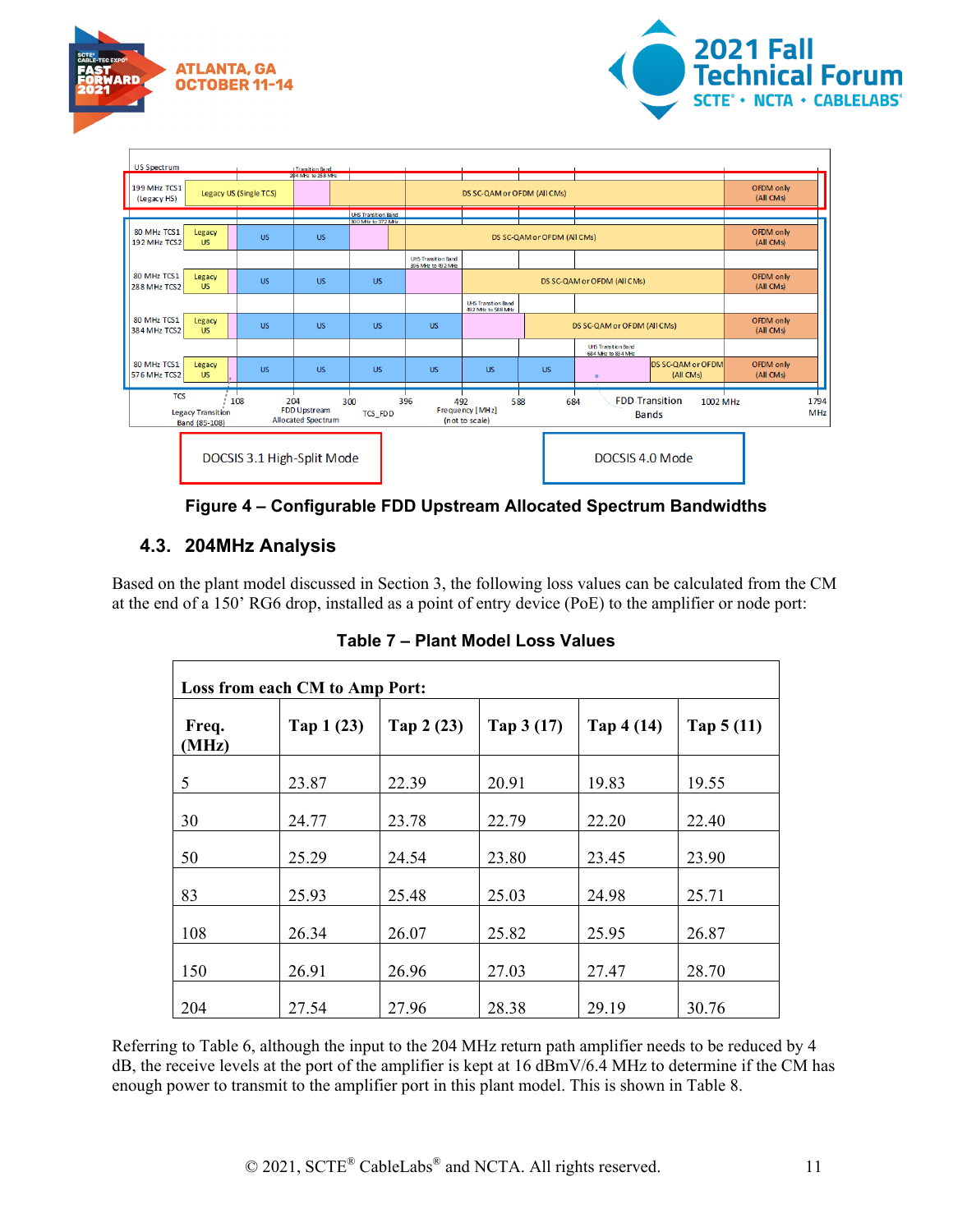



<span id="page-11-1"></span>

| CM Tx/6.4MHz to Port $-16$ dBmV/6.4MHz Rx Level |            |             |             |            |             |  |  |
|-------------------------------------------------|------------|-------------|-------------|------------|-------------|--|--|
| Freq.<br>(MHz)                                  | Tap 1 (23) | Tap $2(23)$ | Tap $3(17)$ | Tap 4 (14) | Tap $5(11)$ |  |  |
| 5                                               | 39.87      | 38.39       | 36.91       | 35.83      | 35.55       |  |  |
| 30                                              | 40.77      | 39.78       | 38.79       | 38.20      | 38.40       |  |  |
| 50                                              | 41.29      | 40.54       | 39.80       | 39.45      | 39.90       |  |  |
| 83                                              | 41.93      | 41.48       | 41.03       | 40.98      | 41.71       |  |  |
| 108                                             | 42.34      | 42.07       | 41.82       | 41.95      | 42.87       |  |  |
| 150                                             | 42.91      | 42.96       | 43.03       | 43.47      | 44.70       |  |  |
| 204                                             | 43.54      | 43.96       | 44.38       | 45.19      | 46.76       |  |  |

#### **Table 8 – CM Tx Levels to Amplifier or Node Port**

Knowing that the TCS is capable of 65 dBmV of TCP means that the modem can transmit 50 dBmV/6.4 MHz from 5 MHz to 204 MHz. As can be seen in the table above, the transmit levels are well below the TCP limit of the CM TCS. This can help the operator keep CM transmit levels 'consistent' with mid-split levels.

This is only true if the MSO is operating in 204 MHz return plant. If the return path spectrum is expanded to any frequency higher than 204 MHz, the first TCS will be limited to 108 MHz.

Another item to note is that the modem can in fact transmit with an 'up-tilt' (Table 9). This will be used in Section 4.4 for evaluating adjacent channel interference (ACI).

It can also be seen that we are now operating closer to the CM dynamic range window (DRW). Although many operators will not deploy any carriers below 15 MHz due to noise concerns, the modem can still transmit with up-tilt, as high as  $\sim$ 9 dB of tilt. This can cause concerns with the DRW of the CM, given that the current CMs have a maximum DRW of 12 dB.

## <span id="page-11-0"></span>**4.4. Near Term Risk Analysis**

In [3], a method for estimating the level of risk for ACI is outlined. Figure 5 demonstrates this method. It can be seen that with higher modem transmit levels—up to 204 MHz and beyond—the potential for energy leakage between adjacent tap ports increases. This additional energy in the adjacent home, assumed to be a 'legacy' mid-split home, can interfere with set top boxes (STB) and CMs. When the delta between the interferer and the downstream received signal for the legacy device goes above a certain threshold, depending on the front-end design of each device, it can cause degraded service.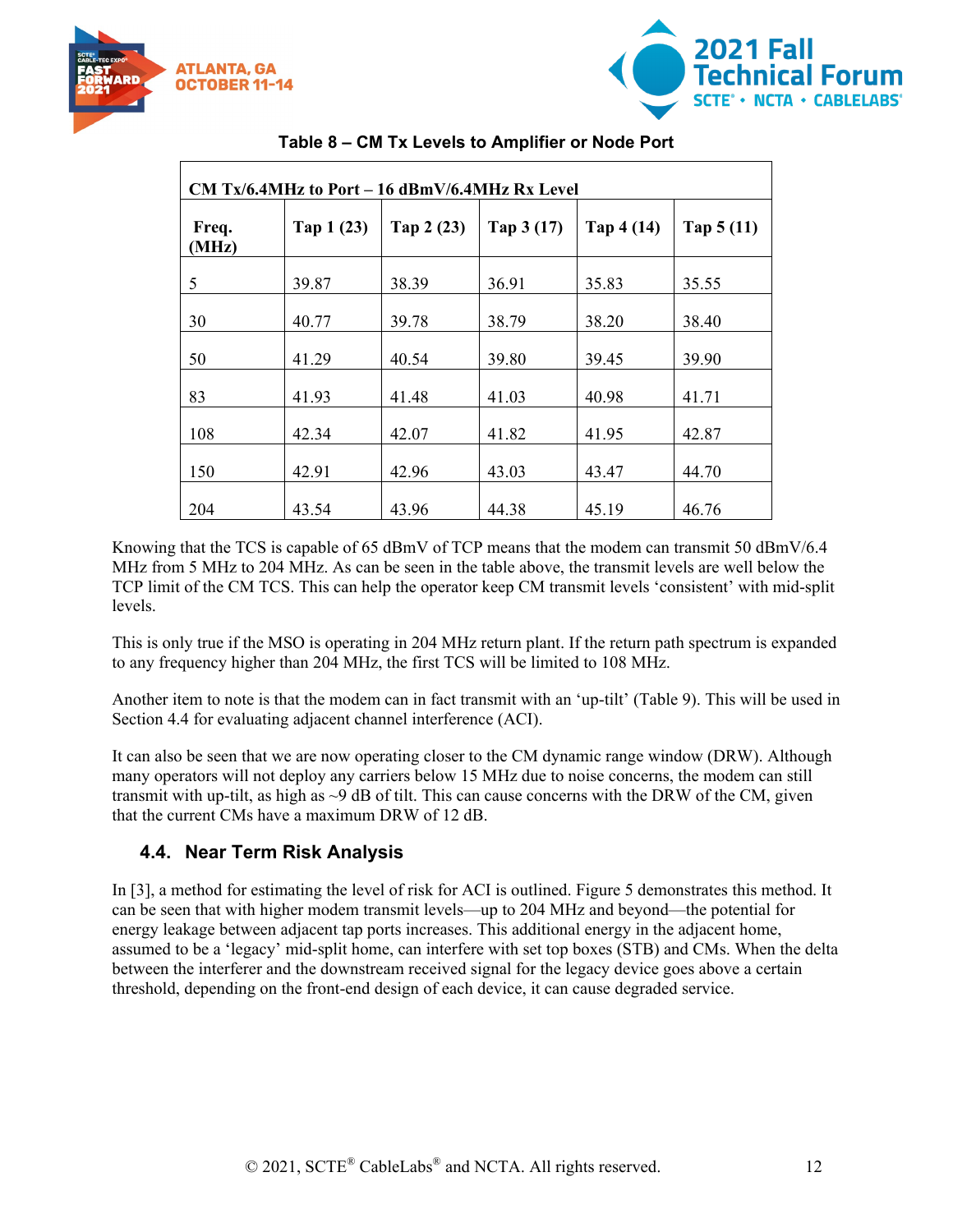

**Figure 5 – Adjacent Home Interference – 204 MHz**

<span id="page-12-0"></span>A few modifications have been made to the methodology used in Dr. Prodan's paper to better outline the level of risk when an operator moves to high-split and ultra-high-split.

Prior to the analysis, the following should be noted:

- Based on Table 9 (below), the CM can transmit with 3 dB higher power per measured BW.
	- o This has been determined by averaging the transmit levels from Table 9 from 85 MHz to 204 MHz.
- Tx levels close to 85 MHz have been gathered from the mid-split capable modems in the field.
- Rx levels close to 258 MHz have been gathered from the mid-split capable modems in the field.
- The high-split and mid-split devices are installed behind two-way splitters.

With that in mind, the following formulas can be used to evaluate the level of risk:

 $P_{loss}$  = (tap port to port isolation) + 2  $*$  (drop cable attenuation + in home splitter loss)

Adjacent Channel Interferene (ACI) =  $CM Tx$  Level + 3(dB) -  $P_{loss}$ 

Carrier to Adjacent Channel Interference Ratio (CACIR) =  $CM Rx$  Level  $- ACI$ 

Along with the assumptions above, let us also assume that the tap port-to-port isolations can be any of the following:

- 20 dB
- 25 dB
- 30 dB

Table 9 outlines the assumed loss values for this analysis.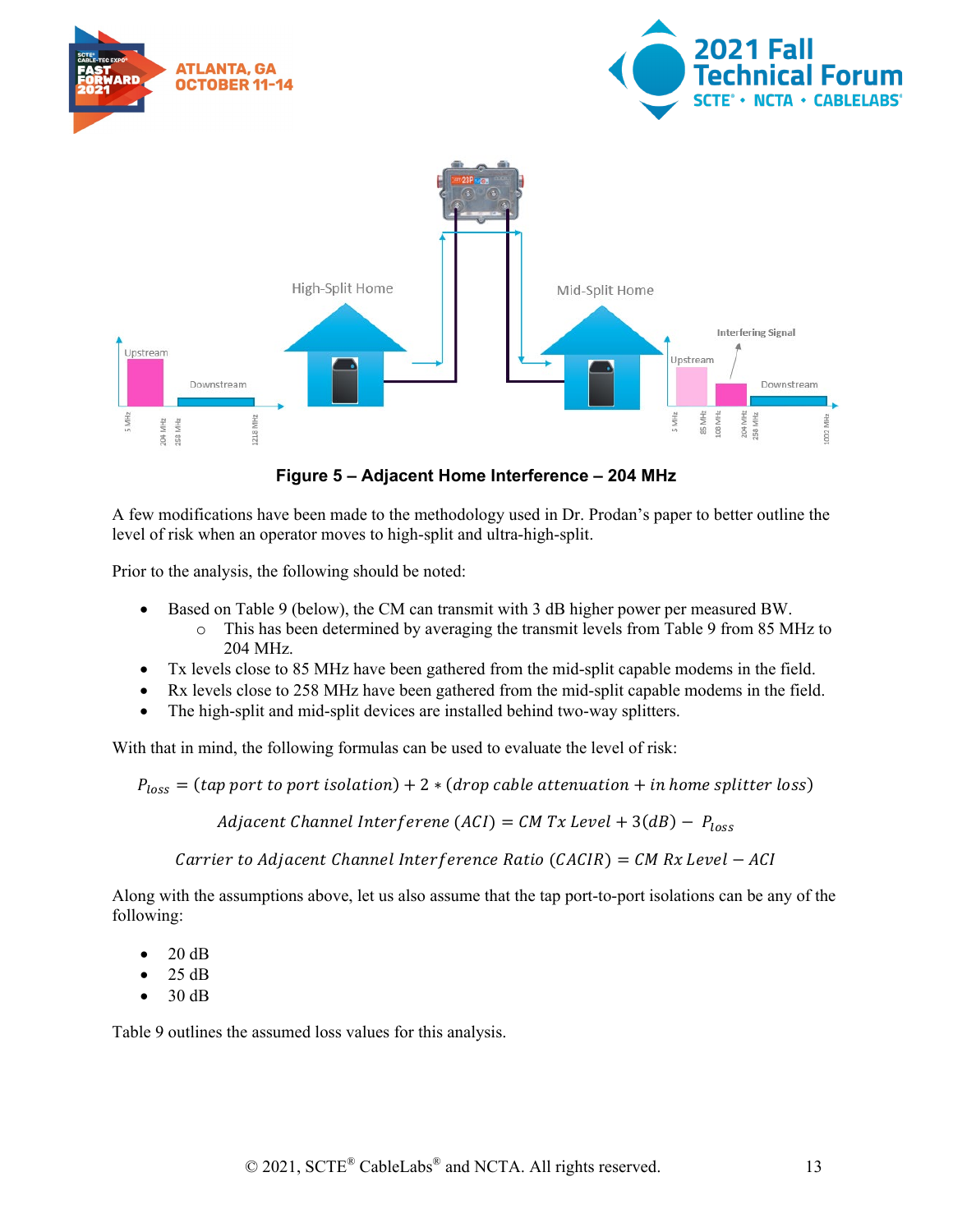



<span id="page-13-2"></span>

| <b>Loss Value Table</b> | Drop $(100' RG6)$                                 | <b>Splitter</b> | <b>Port-to-Port Iso</b> |
|-------------------------|---------------------------------------------------|-----------------|-------------------------|
|                         | 4 dB                                              | 3.5 dB          | $20, 25, 30$ dB         |
|                         | (Averaged from $108 - (2$ -way splitter<br>204MHz | insertion loss) |                         |

Tap port-to-port isolations are dependent on the frequency in which they are measured, along with the internal splitting formation of the tap ports. The values in the table above are assumed to be averaged across the spectrum.

Based on these numbers, the following figure was produced by sorting the calculated carrier to adjacent channel interference ratio (CACIR) value for each modem in an ascending order:



## **Figure 6 – CACIR Cumulitive Density Function**

<span id="page-13-1"></span>As seen in the figure above, the tap-to-tap isolation values of 20-, 25- or 30-dB result in vastly different levels of risks for interference in the field.

The CACIR threshold of -20 dB is set as a baseline for this study. Various devices in the field, including CMs with different front ends, can change this threshold and by extension the level of risk.

## <span id="page-13-0"></span>**4.5. Ultra High-split Analysis**

To determine shortfalls in the upstream with regards to the modem transmit power, it is assumed that all of the modems in the analyzed plant model are transmitting with their maximum capability (see Figure 1). Note that the focus of this analysis is on ultra-high-split TCS in the DOCSIS 4.0 CM. Refer to Section 4.2 for further information.

Figure 7 on Receive Power /6.4 MHz at the node and amplifier ports was created based on the required levels in Table 6, along with CM Tx capabilities and the assumed plant model, in Sections 2.2 and 3 respectively.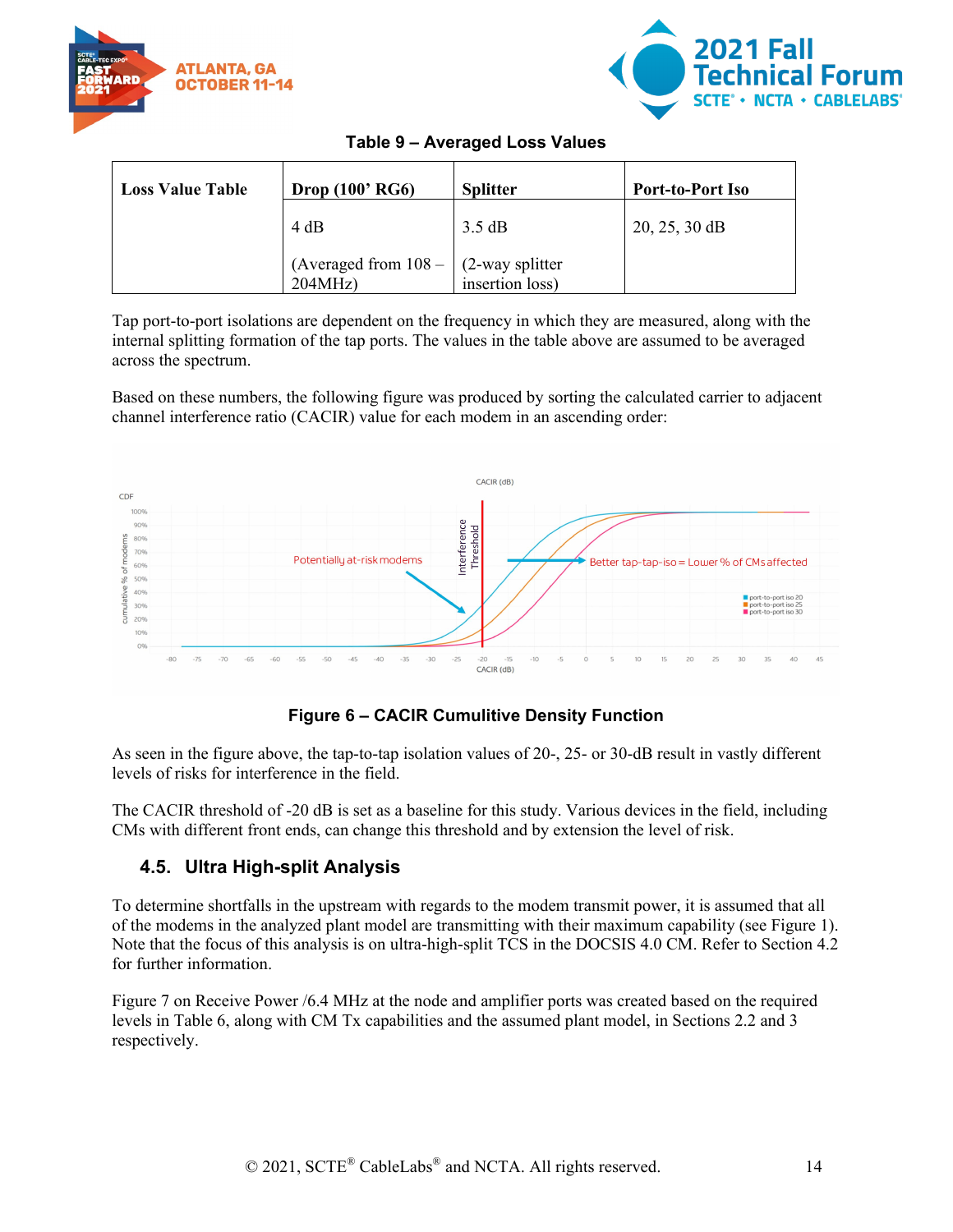



Rx Power/6.4MHz @ Amp/Node Port



**Figure 7 – Receive Power /6.4 MHz at Node and Amplifier Port**

<span id="page-14-1"></span>It can be observed that the modems installed at the end of the drop from Taps 1-3 have plenty of headroom in comparison to the target levels assumed at the port. It can also be seen that 'lower' receive levels at the amplifier port are only a concern for higher frequencies in modems that are in lower value taps (farther away from the node and amplifiers).

Figure 7 shows that frequency allocations (frequency stacking) appear to be an appealing approach for CMs. Essentially, although the DOCSIS 4.0 CMs will bond to all the Orthogonal Frequency Division Multiple Access (OFDMA) channels available in the spectrum, the CMs that are closer to the node/amplifier can use higher frequencies more efficiently given the 'headroom' available to them. Consequently, CMs that are farther away from the node and amplifiers can use lower portions of the spectrum.

As data usage patterns today outline, CMs will rarely use all the channels that they have bonded to. They will only do so in instances when large files are being uploaded or a speed test is being performed. For a majority of the usage cases, frequency stacking seems to be an appealing option for MSOs to optimize their return path, assuming the CMs do not do this automatically.

## *4.5.1. Splitter Added to the Plant Model*

<span id="page-14-0"></span>In this section the effect of additional flat losses such as splitters in the mainline will be discussed. When designing the plant, all additional insertion losses must be taken into account. This means that if a twoway splitter was to be added to the plant model, the 5 dB additional insertion loss must be deducted from the overall span loss, equaling to 30 dB of overall loss. As a result, the total span length of the original plant model could be reduced by roughly 200 feet. Figure 8 demonstrates this concept.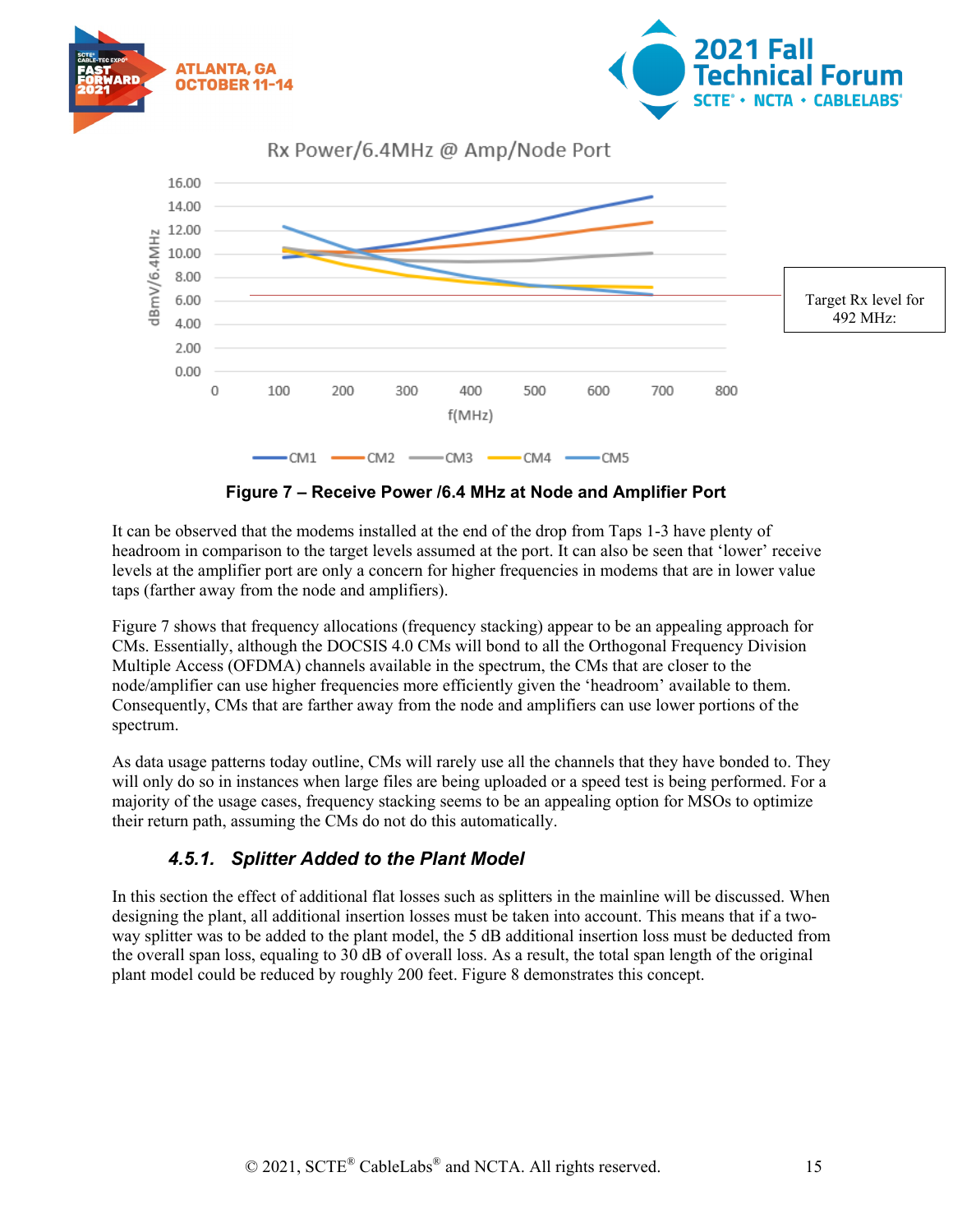

#### **Figure 8 – Plant Model with Added Two-Way Splitter**

<span id="page-15-0"></span>Based on the new plant model, the receive levels at the port can be revised, as illustrated in Figure 9.





<span id="page-15-1"></span>It can be observed that the upstream signals from CMs behind the mainline two-way splitter are received with less power than the target level of 8 dBmV/6.4 MHz for 492 MHz of return bandwidth (BW), based on Table 7. This may seem concerning at first but knowing that many MSOs will not be utilizing the entire 684 MHz of return BW, the CM can theoretically allocate the unused TCP from the higher portion of the spectrum to lower parts. For the purpose of this example, an assumption has been made that a maximum return BW of 492 MHz has been planned as a part of DOCSIS 4.0 upgrades. With most of the TCP concentrated at the higher frequencies, the CM can theoretically 'raise' the original transmit power by roughly 4 dB. However, in order to avoid concerns with spurious emissions, this paper assumes that the modem has 3 dB of additional power per channel, shown in the figure below.

al Forum:

**NCTA · CABLELABS®**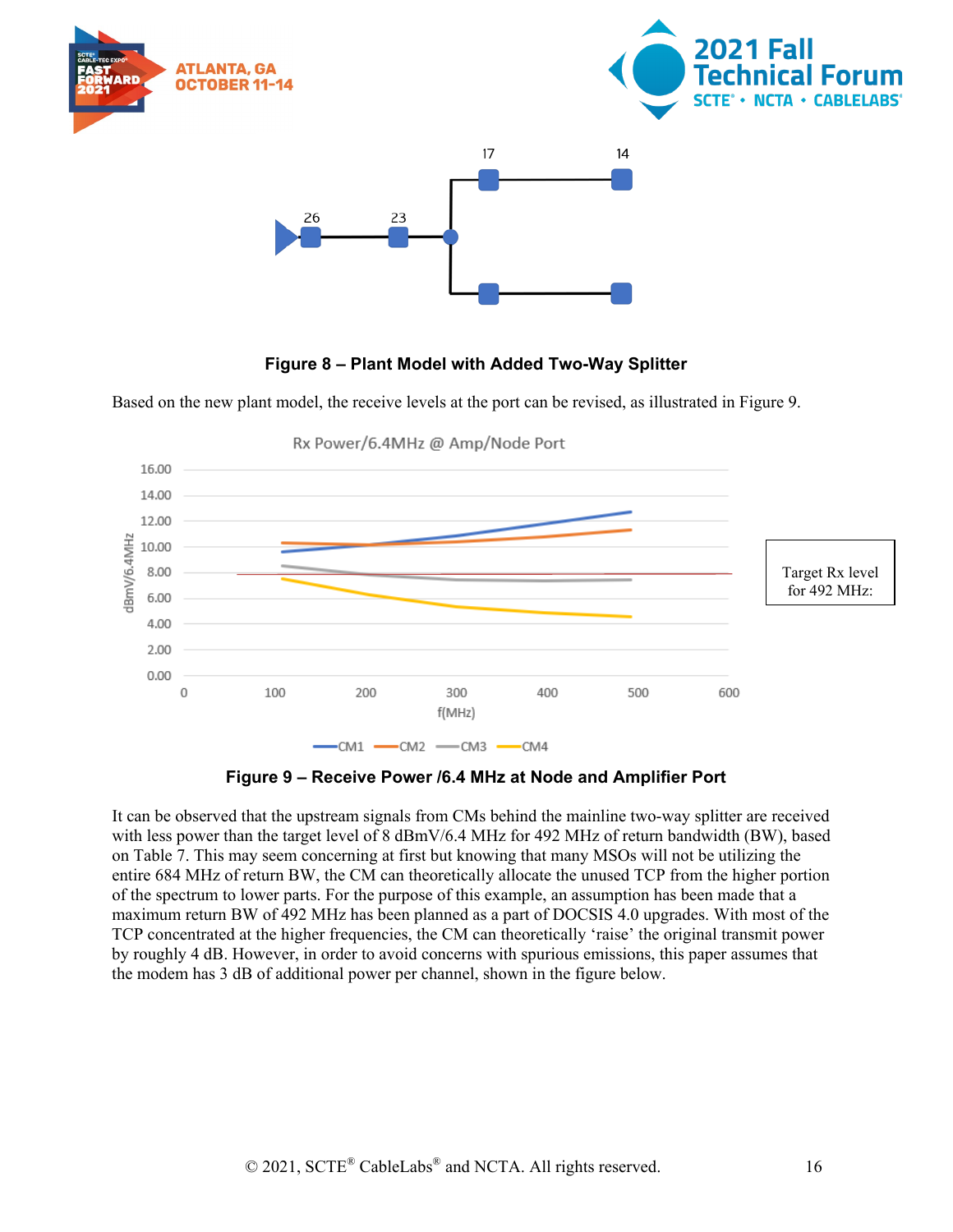

#### **Figure 10 – CM Tx Level with 3 dB Boost for 492 MHz Split**

<span id="page-16-0"></span>Applying the new CM PSD to the same plant model, the following receive levels can be expected at the port of the node and amplifiers:



Rx Power/6.4MHz @ Amp/Node Port

**Figure 11 – Receive Power /6.4 MHz at Node and Amplifier Port**

<span id="page-16-1"></span>The raised CM PSD and increased power levels from the CM can increase the risk for ACI. Close examination of this option in various plant models and scenarios prior to deployment is encouraged.

It should be noted that receiving below the rated level for each upstream split (outlined in Table 7) will not always result in a noticeable MER degradation. CCN and MER are highly dependent on the source MER and the NF of each amplifier in the return path, along with the cumulative noise and distortion products from each amplifier. This will be explored more in Section 5 of this paper.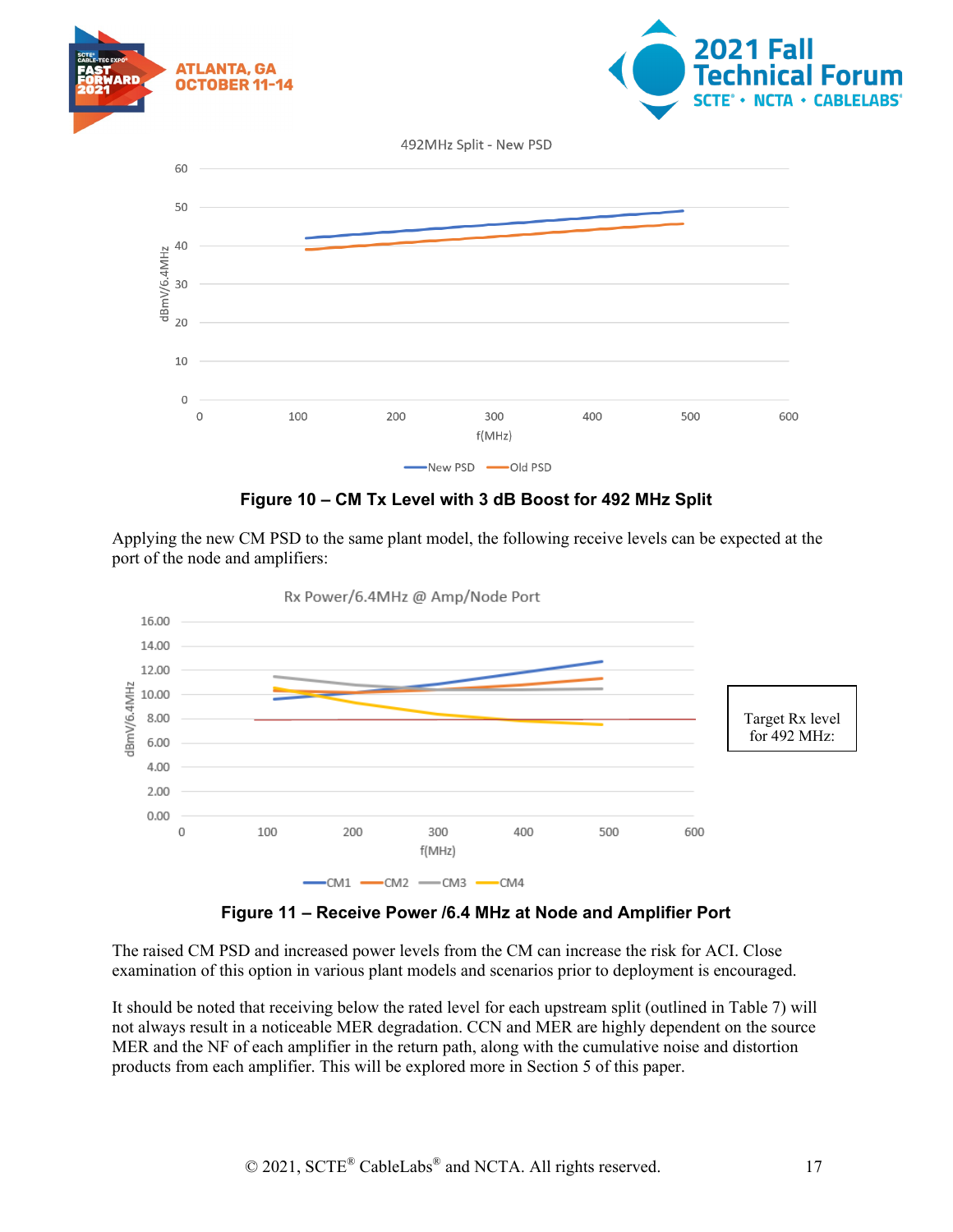



## *4.5.2. Flat Losses – The Limiting Factor*

<span id="page-17-0"></span>One of the most significant results from the studies done in Section 4.5, and particularly in Section 4.5.1 when a two-way splitter was added to the plant model, is that high flat losses appear to be the most limiting factor in the upstream.

The plant model analyzed was 35 dB of span loss at 1 GHz, which can be considered quite 'stretched' for today's OSP span losses. It was observed that CMs in the plant model at the end of 150 feet of RG6 cable should be able to make it back to the amplifier and node ports, approximately within the range of 396 or 492 MHz, which are being considered by many MSOs. In other words, coaxial loss is something that has been taken into consideration in the CM design with the ultra-high-split TCS.

Flat losses can be somewhat challenging to overcome, especially in the upstream. Flat losses, as the name suggests, affect the entire spectrum in the same way, meaning that it cannot be overcome by tilt. It should be noted that this analysis was undertaken with only a two-way splitter. There are other types of OSP equipment currently deployed by MSOs that have much higher amounts of flat loss across the spectrum, namely, couplers and multi-dwelling-unit (MDU) style indoor splitters. The additional flat loss can cause concerns due to the modem having to transmit at close to maximum across the entire spectrum for the carriers to be received at the target level. This can potentially cause the CM to go into partial service mode due to insufficient Tx power. The overall upstream performance will be discussed further in Section 5.

# <span id="page-17-1"></span>**5. Signal Quality and Noise Funneling**

In order to quantify performance in the network both signal quality and power must be taken into consideration. Thus far, this paper has analyzed signal power in the plant models created for DOCSIS 4.0 networks. We discussed how the CM is able to overcome coaxial loss due to its increased TCP, output power level and tilt in the upstream. However, that does not indicate the signal quality that can be expected in the upstream. In this section, we analyze the possible upstream MER and outline limiting factors.

SNR and MER modeling in the upstream can be quite challenging due to the funneling effect. To define it broadly, noise funneling is the summation of all the unwanted noise and distortions in the return path. There can be many different sources of noise funneling, such as impulse noise, ingress noise and common path distortion (CPD). Generally, it is accepted that if the plant is free of physical impairments such as cuts in cable or unterminated taps, the funneling effects from the sources mentioned above can be minimized, if not resolved. For this paper, we focus instead on the amplifiers in the field and how they contribute to thermal noise (CTN) and distortion (CIN) accumulations in the upstream.

DOCSIS 4.0 technology is designed to be deployed in a cascaded environment. Although the number of amplifiers in cascade (series) is one of the most important factors in the downstream, for upstream, as it currently stands today, it is the total number of amplifiers. As an example, an N+6 plant with no splitters can have up to 24 amplifiers, assuming four outputs from the node. This number can increase dramatically with the addition of splitters in the topology.

In reality MSOs will deploy different amplifier types for their gain capabilities and the number of output ports, such as multi-port amplifiers and line extenders. However, this will not have a significant impact on overall performance, as will be demonstrated further in this section. In this paper, all amplifiers are assumed to be identical with the same NF mentioned in Section 2.5.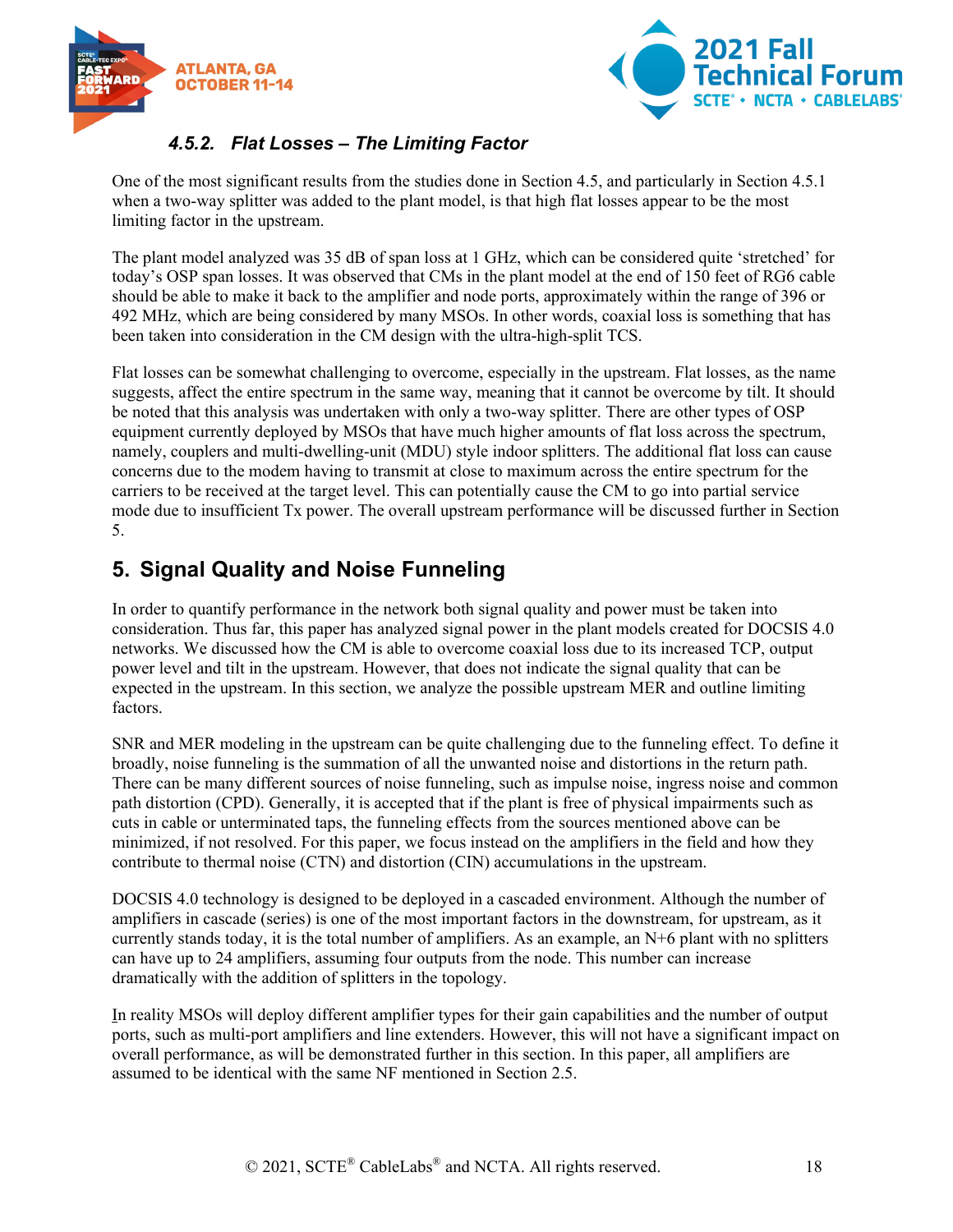



In order to quantify performance and determine the most important factor, the following has been assumed:

- Amplifier NF: 6 dB
- Amplifier CIN: 56 dB
- Input level to each amplifier in the return path: 6 dB flat across the spectrum
- Number of ports utilized in the node: 4
- CTN: All amplifiers on either the entire node or each leg that would contribute to signal degradation
- CIN: Only the amplifiers in series on each leg of the node that would contribute to signal degradation

Following the assumptions above, we need to consider the number of amplifiers that exist both in series and in total. On the one hand, the total number of amplifiers is what is considered for the cumulative effect of thermal noise funneling from each individual amplifier in the node, assuming that each leg of the node cannot be isolated and they all funnel into a single port in the return. The amplifiers in series, on the other hand, would be contributing to total CIN in each leg of the node along with the total CTN, assuming that port of the node has been isolated. Utilizing the formulas outline in Sections 2.8, 2.9 and 2.10, Tables 10 and 11 can be calculated.

<span id="page-18-0"></span>

| <b>Total Number of</b><br><b>Amplifiers</b> | <b>CTN</b> | <b>CIN</b> | <b>Source MER</b><br>(38 dB) | <b>Source MER</b><br>(40 dB) | <b>Source MER</b><br>(47 dB) |
|---------------------------------------------|------------|------------|------------------------------|------------------------------|------------------------------|
| 16                                          | 45.36      | 49.98      | 37.04                        | 38.56                        | 42.28                        |
| 32                                          | 42.35      | 48.22      | 36.35                        | 37.61                        | 40.3                         |
| 44                                          | 40.97      | 47.55      | 35.92                        | 37.04                        | 39.3                         |
| 56                                          | 39.92      | 46.97      | 35.52                        | 36.54                        | 38.48                        |
| 68                                          | 39.07      | 46.00      | 35.12                        | 36.04                        | 37.73                        |

**Table 10 – Upstream Peformance – All Ports Funneled**

**Table 11 – Upstream Performance – Single Amplifier Leg**

<span id="page-18-1"></span>

| <b>Total Amps in</b><br><b>Series</b> | <b>CTN</b> | <b>CIN</b> | <b>Source MER</b><br>(38 dB) | <b>Source MER</b><br>(40 dB) | <b>Source MER</b><br>(47 dB) |
|---------------------------------------|------------|------------|------------------------------|------------------------------|------------------------------|
| 4                                     | 51.38      | 49.98      | 37.55                        | 39.31                        | 44.29                        |
| 6                                     | 48.37      | 48.22      | 37.26                        | 38.87                        | 43.05                        |
| 7                                     | 46.99      | 47.55      | 37.08                        | 38.61                        | 42.4                         |
| 8                                     | 45.94      | 46.97      | 36.9                         | 38.37                        | 41.84                        |
| 10                                    | 45.1       | 46.00      | 36.68                        | 38.07                        | 41.19                        |

To better compare the results, the MER values for each table have been plotted in Figures 12 and 13.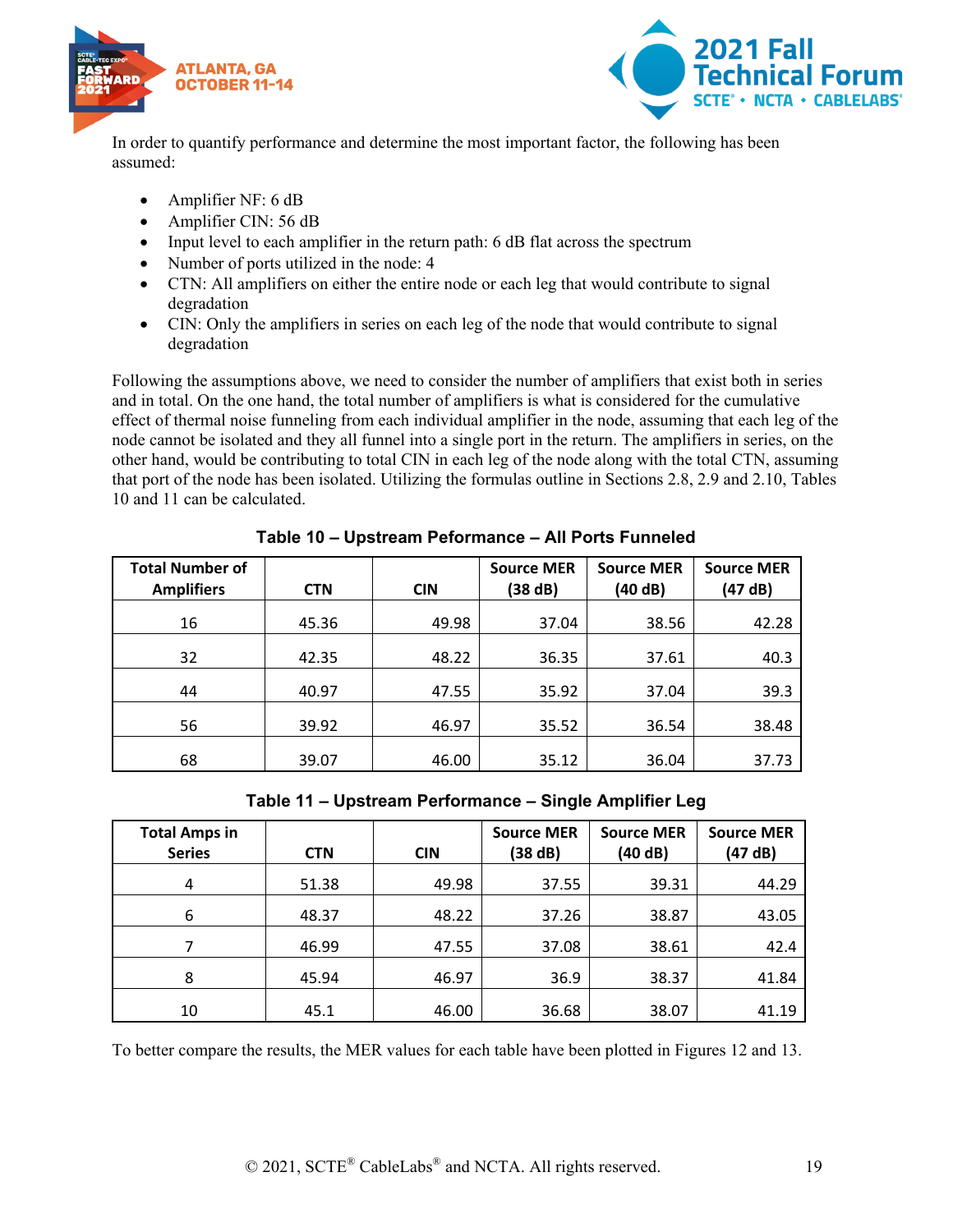







<span id="page-19-0"></span>

## **Figure 13 – MER vs. Total Number of Amplifiers – Single Amplifier Leg**

<span id="page-19-1"></span>When considering Tables 11 and 12, as well as Figures 12 and 13, a few interesting observations can be made. First and foremost, it can be observed that higher starting MERs such as 47 dB are more subject to degradation when exposed to noise and distortions. Figure 13 demonstrates that even with the addition of four amplifiers a ~3 dB MER reduction is realized. This reduction is then somewhat 'flattened' with further additions to noise and distortion products.

The most interesting observation from the figures above is that the 'starting MER' is arguably the most important factor in achieving higher orders of modulation. As an example, let's focus on a source MER of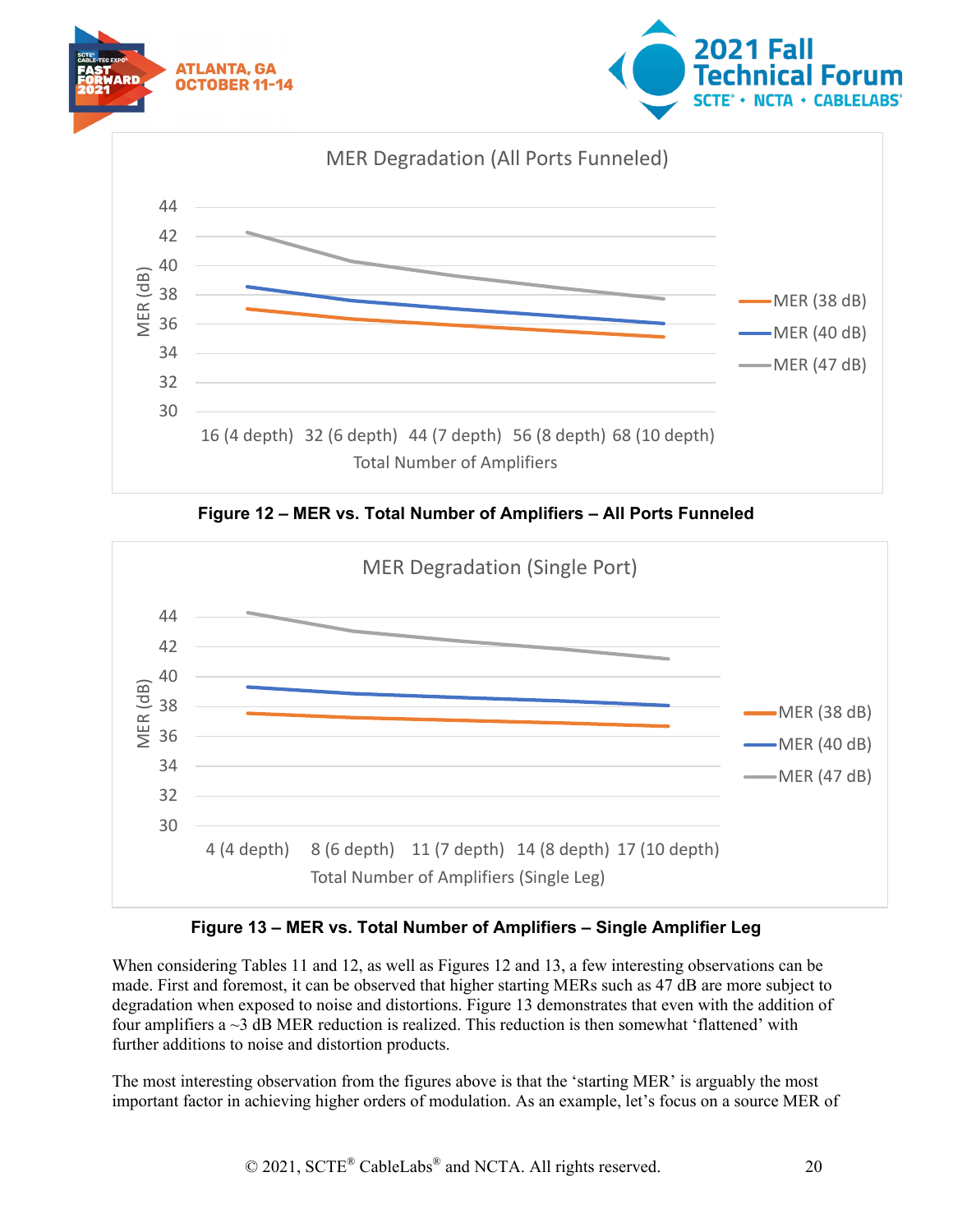



40 dB as per Figure 12. There is only ~2.5 dB of additional MER reduction when the total number of amplifiers is increased from 16 to 68. Expanding on that further, focusing on the 38 dB MER graph in Figure 12, it can be seen that by reducing the number of amplifiers from 56 to 32 by performing a node split, the MER is increased by roughly1 dB. Alternatively, if the starting MER was increased by 2 dB to 40 dB, the same results can be achieved. Conversely, the total number of amplifiers or reduction of the cascade depth does not yield substantial MER increases in the upstream.

Lastly, it can be observed that isolating each leg of the node will yield more noticeable increases in MER for higher MER values. This is also true for reducing the total number of amplifiers.

It is very important to note that the results above do not tell the whole story of why it is important to be able to isolate each leg of the node from one another. Although this will have a direct positive impact on upstream performance, it also isolates noise from other sources (ingress noise) to one leg of the node. Additionally, node splits have many other benefits such as reducing the number of customers sharing the same data pipe and pushing fibre deeper into the HFC networks. These benefits are extremely important but have not been quantified in this paper.

# <span id="page-20-0"></span>**6. Conclusion**

DOCSIS 4.0 technology has been developed to enable HFC networks to provide multi-gigabit services. In this paper, a reasonable worst-case scenario plant was analyzed to estimate the capability of current HFC networks, with no amplifier re-spacing. It should be noted that the 35 dB span loss model was considered a 'stretched' plant by many MSOs during the development of DOCSIS 4.0 sets of specifications and plant models.

This study observed that achieving higher orders of modulation such as 1024 QAM is possible for the majority of cases. The only areas of concern for legacy plant design are areas where high flat losses are incurred in the upstream, namely due to splitters and couplers. This is only an issue in 'stretched' plant areas where there is already a higher amount of insertion loss from the modems installed at the end of drops and the end of line taps. How a modem can overcome the higher insertion loss with higher transmit powers was also discussed, assuming the operator does not utilize the entire 684 MHz band capability of the CM in the upstream. This should be balanced in conjunction with neighbour interference, since higher transmit levels from the CM can lead to additional neighbour interference cases between DOCSIS 4.0 devices and 'legacy' devices. MSOs will have to balance many moving parts, especially CM transmit powers, in order to optimize performance in the upstream to achieve higher source MER and high carrierto-ingress noise ratio.

MSOs should optimize the TCP and power available in the modem to ensure sufficiently high transmit powers for higher transmit MER. This can assist with achieving higher orders of modulation in the upstream, along with a higher carrier to interference noise ratio. We also noted that funneling and the total number of amplifiers play a part in the overall signal quality in the upstream. Further, isolating each leg of the node from one another in the upstream results in a better overall signal quality. It can also help with isolating ingress noise to a particular leg, rather than it funneling to all ports in the return path. Finally, the source MER from the CM is one of the most—if not *the* most—important factor in the overall signal quality in the upstream. This can help MSOs prioritize efforts for increasing upstream capacity in the most efficient manner.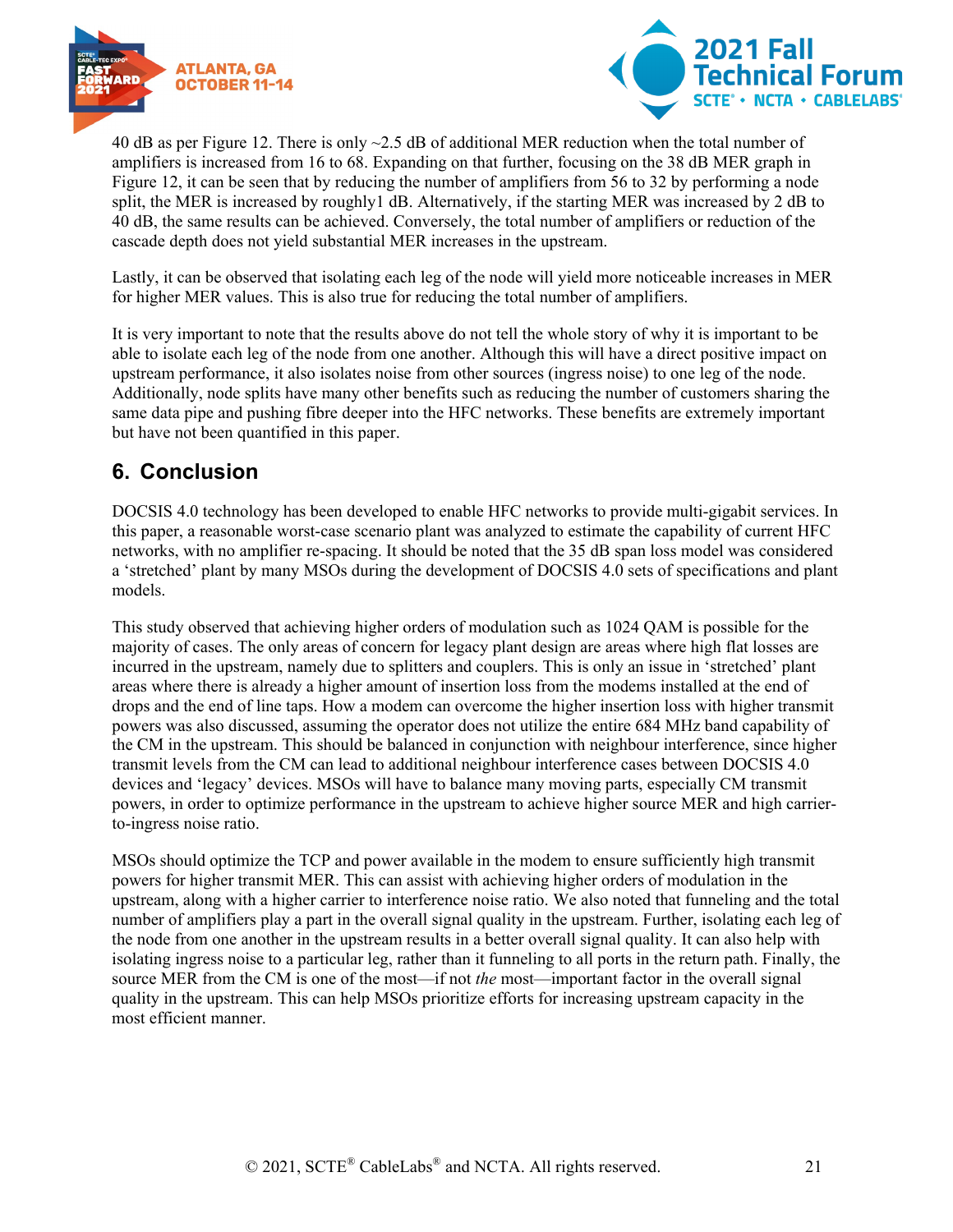



# **Abbreviations**

<span id="page-21-0"></span>

| <b>ACI</b>    | adjacent channel interference                   |  |
|---------------|-------------------------------------------------|--|
| <b>CACIR</b>  | carrier to adjacent channel interference ratio  |  |
| <b>CCN</b>    | carrier to composite noise ratio                |  |
| C/N           | carrier to noise ratio                          |  |
| CIN           | carrier to intermodulation noise                |  |
| <b>CINR</b>   | carrier to interface noise ratio                |  |
| CM            | cable modem                                     |  |
| <b>CMTS</b>   | cable modem termination system                  |  |
| <b>CNR</b>    | carrier to noise ratio                          |  |
| <b>CPD</b>    | common path distortion                          |  |
| <b>CSO</b>    | composite second order distortion               |  |
| <b>CTB</b>    | composite triple beat distortion                |  |
| <b>CTN</b>    | carrier to thermal noise                        |  |
| <b>DAA</b>    | distributed access architecture                 |  |
| dB            | decibels                                        |  |
| dBmV          | decibels relative to one millivolt              |  |
| <b>DAA</b>    | distributed access architecture                 |  |
| <b>DRW</b>    | dynamic range window                            |  |
| <b>DOCSIS</b> | data over cable service interface specification |  |
| <b>DS</b>     | downstream                                      |  |
| <b>ESD</b>    | extended spectrum DOCSIS                        |  |
| GHz           | gigahertz                                       |  |
| <b>HFC</b>    | hybrid fibre-coax                               |  |
| <b>ISBE</b>   | International Society of Broadband Experts      |  |
| <b>MER</b>    | modulation error ratio                          |  |
| <b>MHz</b>    | megahertz                                       |  |
| <b>MSO</b>    | multiple service operator                       |  |
| <b>NF</b>     | noise figure                                    |  |
| <b>NPR</b>    | noise power ratio                               |  |
| <b>OFDM</b>   | orthogonal frequency division multiplexing      |  |
| <b>OFDMA</b>  | orthogonal frequency division multiple access   |  |
| <b>OSP</b>    | outside plant                                   |  |
| PoE           | point of entry                                  |  |
| <b>PSD</b>    | power spectral density                          |  |
| <b>QAM</b>    | quadrature amplitude modulation                 |  |
| RF            | radio frequency                                 |  |
| Rx            | receive                                         |  |
| <b>SCTE</b>   | Society of Cable Telecommunications Engineers   |  |
| <b>SNR</b>    | signal to noise ratio                           |  |
| <b>STB</b>    | set top box                                     |  |
| <b>TCS</b>    | transmit channel set                            |  |
| <b>TCP</b>    | total composite power                           |  |
| Tx            | transmit                                        |  |
| <b>UGHB</b>   | under grant hold bandwidth                      |  |
| <b>US</b>     | upstream                                        |  |